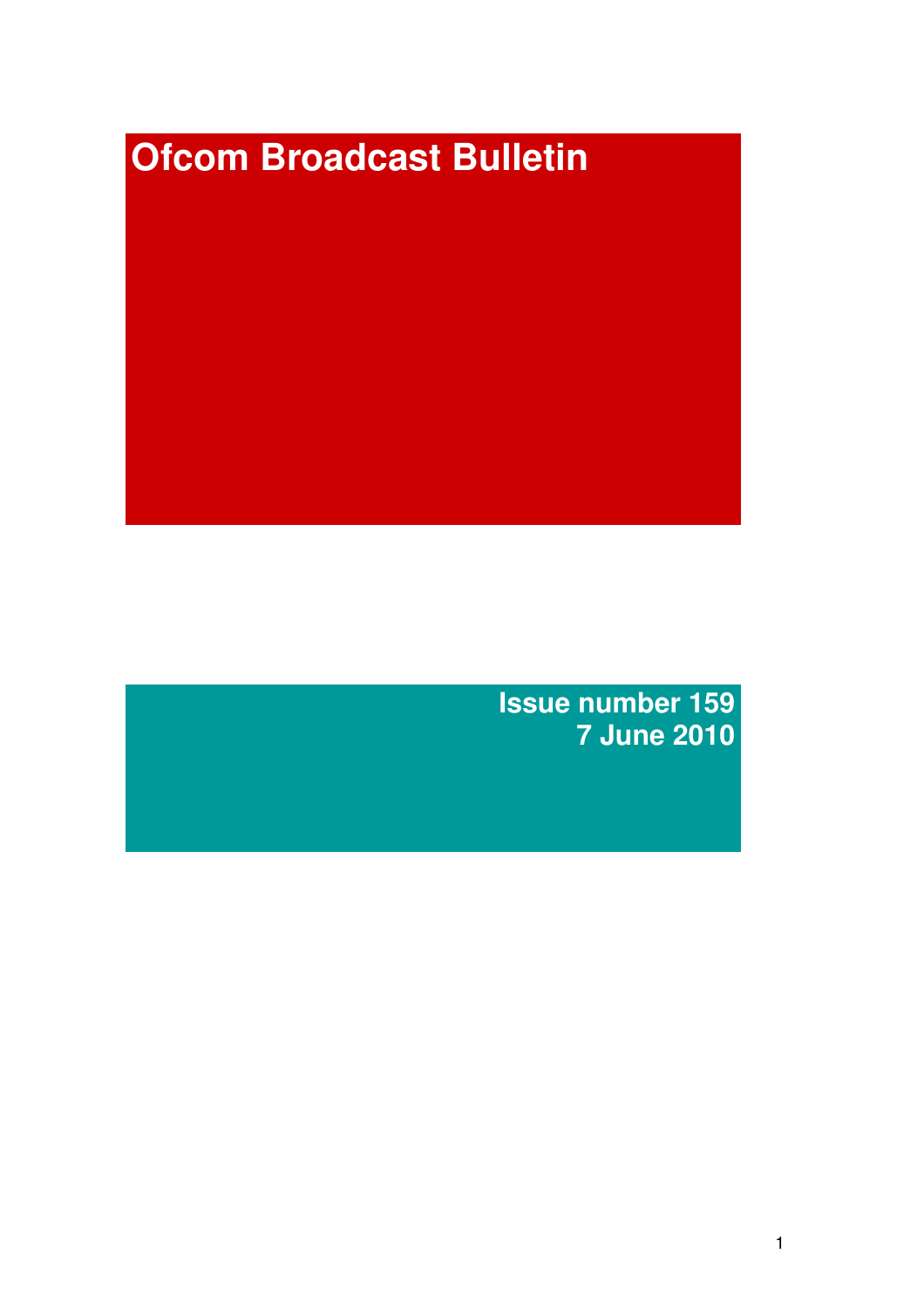# **Contents**

| Introduction                                                                                                               | 3  |
|----------------------------------------------------------------------------------------------------------------------------|----|
| <b>Standards cases</b>                                                                                                     |    |
| <b>In Breach</b>                                                                                                           |    |
| <b>Connect the World</b><br>CNN International, 6 January 2010, 21:00                                                       | 4  |
| <b>Dubai World Cup Special</b><br>Channel 4, 27 March 2010, 17:15                                                          | 9  |
| <b>Sponsorship of The Real Sports Phone-in</b><br>Real Radio Wales, 1 and 2 February 2010                                  | 11 |
| <b>Lord of the Ring Promotion</b><br>Sky Box Office, 3 April 2010, 19:00                                                   | 13 |
| <b>Advertisements for 4EverGlazing</b><br>Buzz Asia (Greater London), 4 December 2009, 17:41<br>and 7 December 2009, 06:28 | 15 |
| <b>Elite Days</b><br>Elite, 31 March 2010, 15:00 to 16:00                                                                  | 17 |
| Reference to website address<br>Television X (Freeview channel 93),<br>between 10 and 15 March 2010, 03:00 to 23:00        | 20 |
| <b>Retention of recordings</b><br>Rocks TV, 11 April 2010                                                                  | 22 |
| <b>Fairness &amp; Privacy cases</b>                                                                                        |    |
| <b>Not Upheld</b>                                                                                                          |    |
| <b>Complaint by Mr Shaun McCarthy</b><br>Traffic Cops, BBC1, 12 November 2009                                              | 24 |
| Other programmes not in breach                                                                                             | 30 |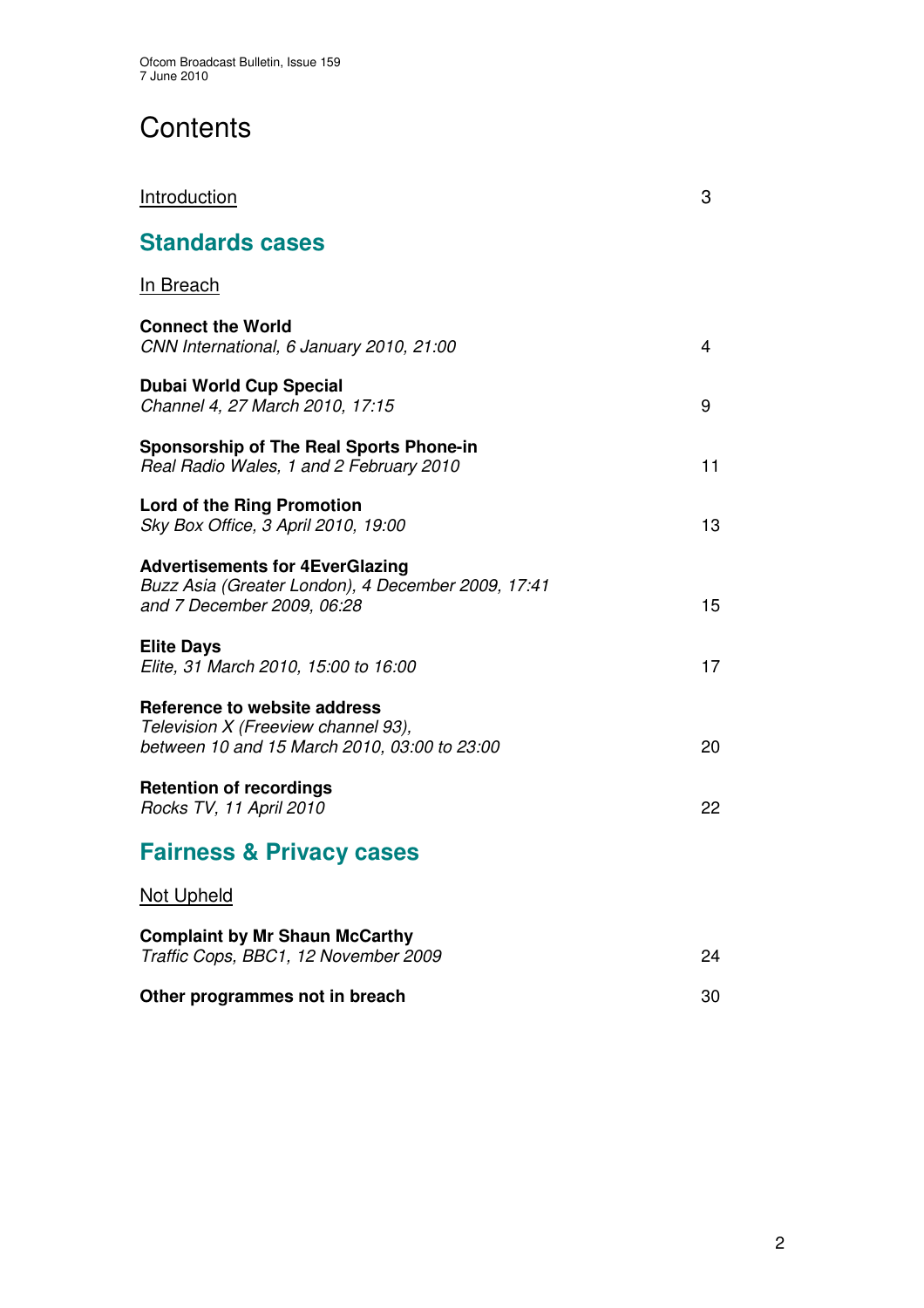# Introduction

The Broadcast Bulletin reports on the outcome of investigations into alleged breaches of those Ofcom codes which broadcasting licensees are required to comply. These include:

a) Ofcom's Broadcasting Code ("the Code") which took effect on 16 December 2009 and covers all programmes broadcast on or after 16 December 2009. The Broadcasting Code can be found at http://www.ofcom.org.uk/tv/ifi/codes/bcode/.

Note: Programmes broadcast prior to 16 December 2009 are covered by the 2005 Code which came into effect on 25 July 2005 (with the exception of Rule 10.17 which came into effect on 1 July 2005). The 2005 Code can be found at http://www.ofcom.org.uk/tv/ifi/codes/bcode\_2005/.

- b) the Code on the Scheduling of Television Advertising ("COSTA") which came into effect on 1 September 2008 and contains rules on how much advertising and teleshopping may be scheduled in programmes, how many breaks are allowed and when they may be taken. COSTA can be found at http://www.ofcom.org.uk/tv/ifi/codes/code\_adv/tacode.pdf.
- c) other codes and requirements that may also apply to broadcasters, depending on their circumstances. These include the Code on Television Access Services (which sets out how much subtitling, signing and audio description relevant licensees must provide), the Code on Electronic Programme Guides, the Code on Listed Events, and the Cross Promotion Code. Links to all these codes can be found at http://www.ofcom.org.uk/tv/ifi/codes/

From time to time adjudications relating to advertising content may appear in the Bulletin in relation to areas of advertising regulation which remain with Ofcom (including the application of statutory sanctions by Ofcom).

It is Ofcom's policy to describe fully the content in television and radio programmes that is subject to broadcast investigations. Some of the language and descriptions used in Ofcom's Broadcast Bulletin may therefore cause offence.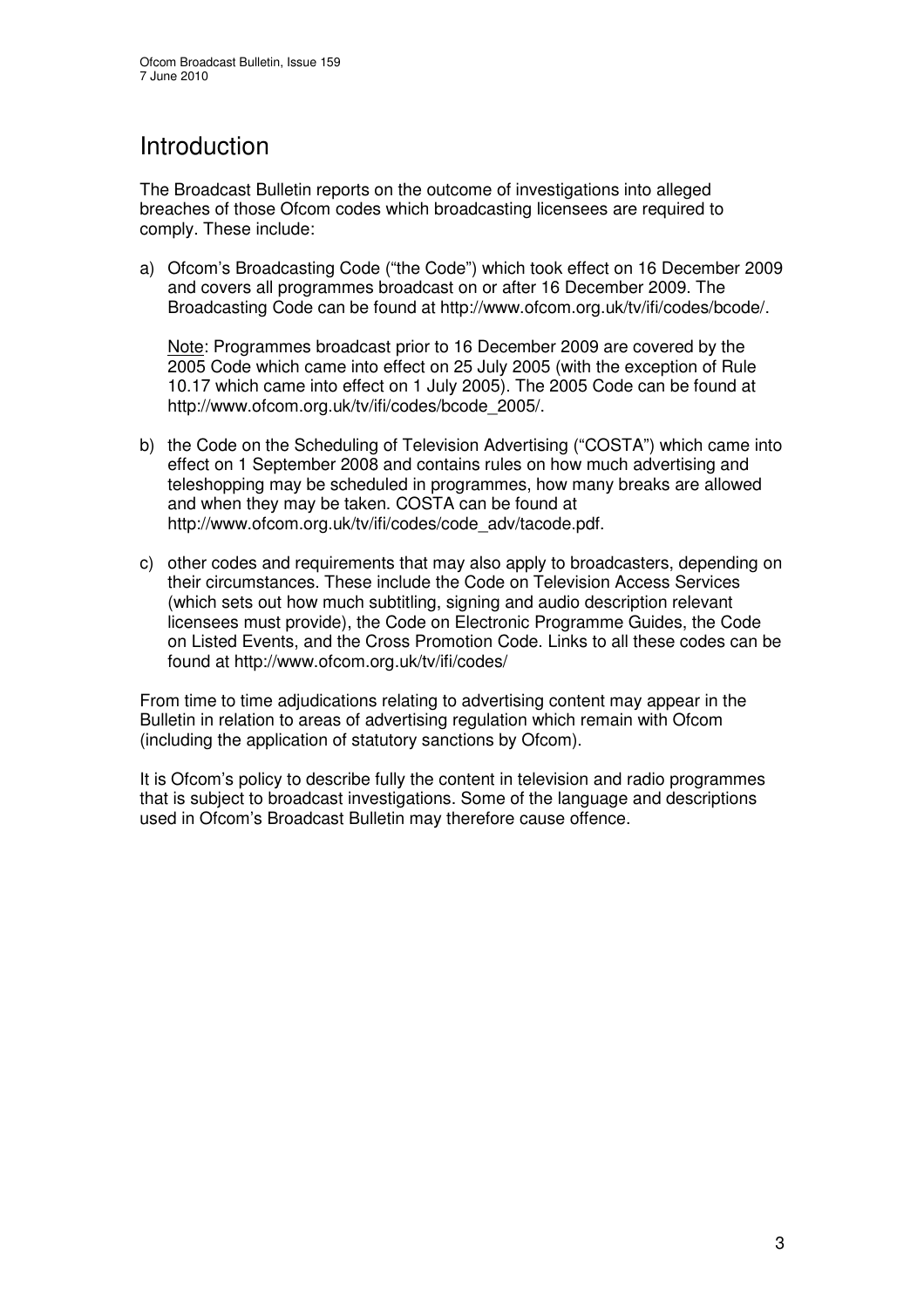## **Standards cases**

## **In Breach**

## **Connect the World**

*CNN International, 6 January 2010, 21:00*

#### **Introduction**

CNN International broadcasts news, current affairs and business programming as well as documentaries on the cable, satellite and Digital Terrestrial Television (Freeview) platforms.

Turner Broadcasting System Europe Limited holds the Television Licensable Content Service (TLCS) licence for the broadcast of CNN International on both the cable and satellite platforms. On the Freeview platform, Turner Entertainment Networks International Limited holds the Digital Television Programme Service (DTPS) licence.

Turner Broadcasting System Europe Limited and Turner Entertainment Networks International Limited are both owned by the same parent company, and will both be referred to as "Turner" in this finding.

*Connect the World* is a news and current affairs programme. The programme contains a short segment called 'Connector of the Day', in which a well known figure is interviewed by the presenter and is also asked questions which have been submitted by viewers. The 'Connector of the Day' segment is sponsored by Skype.

A viewer was concerned that the 'Connector of the Day' segment included matters of current affairs and issues reported in the news and questioned whether it was appropriate for sponsorship.

On viewing the programming, Ofcom noted that the seven minute segment occurred 45 minutes into the programme*.* After a commercial break, a sponsorship credit was broadcast in which the voiceover stated: *"Connector of the Day is sponsored by Skype"*. The 'Connector of the Day' segment takes place in the same studio and is hosted by the same presenter, Becky Anderson, as the rest of the *Connect the World* programme.

The 'Connector of the Day' guest was Michael Steele, the Chairman of the US Republican National Committee. The segment began with background information about the guest and referred to his new book: *"Now Steele's new book outlines his justifications for taking on the* [US] *President. Self-styled as a redeemer of conservative values, Michael Steele is our Connector of the Day"*.

During the interview, Mr Steele explained:

*"My responsibility though is to galvanise the party, to get it focussed on the mission in hand which is the upcoming elections* 1 *. The one's we just finished for example in 09, the elections in Virginia and New Jersey for Governor* 2 *, we were*

 $1$  US Senate mid-term elections are due to be held on 2 November 2010.

 $2$  These elections were held on 3 November 2009.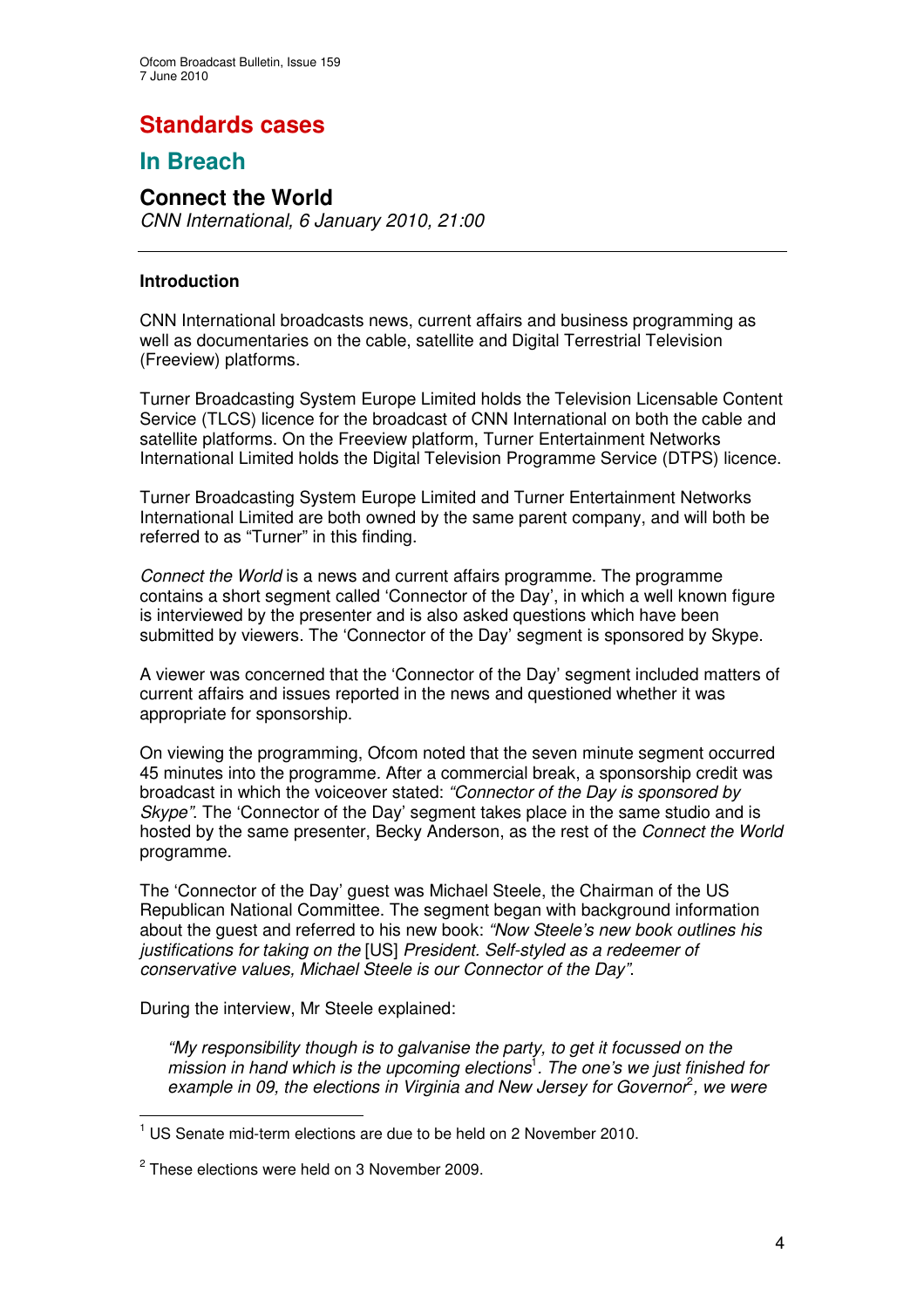*very successful and it's because we were able to have our candidates take our principles, the things that we fundamentally believe as conservative Republicans and apply them to the various policies of the day."*

The presenter later asked Mr Steele:

*"Three leading Democrats we hear are now not seeking re-election in 2010* 3 *. What do you make of that and how does your party plan to take advantage of that?"*

Mr Steele responded:

*"These are mums and dads and blue collar workers who are taking the time to tell their elected officials to stop moving in a certain direction, to do things a certain way and I think when they feel that the elected officials aren't listening they respond. And I think that these individuals who've decided not to run for reelection realise it will be a very tough argument to make to the people back home."*

One of the two viewer questions put to Mr Steele was:

*"Is the 'everything Obama does is bad' approach really helpful. And what things has Obama done in the last year that you support?"*

Mr Steele responded:

*"I don't want people to think that Republicans automatically oppose everything the administration is doing. That is not the case. For example in the area of national security and foreign policy, he has turned the Republicans in the Senate in particular, to stand with him on the decisions that he's made with respect to the prosecution of the war in Afghanistan, and certainly with the recent bombing attempt at Christmas, to help sort of help lay out and make the case for the course he wants to take. So there are those opportunities for us to come together. There are those differences though, and people should not read that because we disagree or have a different point of view, that we don't want to work with the Administration. We do."*

The second of the two viewer questions put to Mr Steele was:

*"What is your package to re-establish the American Dream in the short term?"*

Mr Steele responded:

*"…What Republicans are saying right now is with respect to the economy, let's trust the instinct of the entrepreneurs out there who create the jobs. Seventy per cent of the jobs that are held and are created in this country are by small business owners. So let's trust them to grow us out of the recession. Let's not put our faith first in government programmes and creating government related jobs, but let's create private sector jobs that stimulate the economy and create that infrastructure that you need financially to move into the future. On healthcare for*

 $3$  Senator Chris Dodd, Senator Byron Dorgan and Colorado's Governor Bill Ritter all announced on 5 and 6 January 2010 that they would not be seeking re-election in November 2010.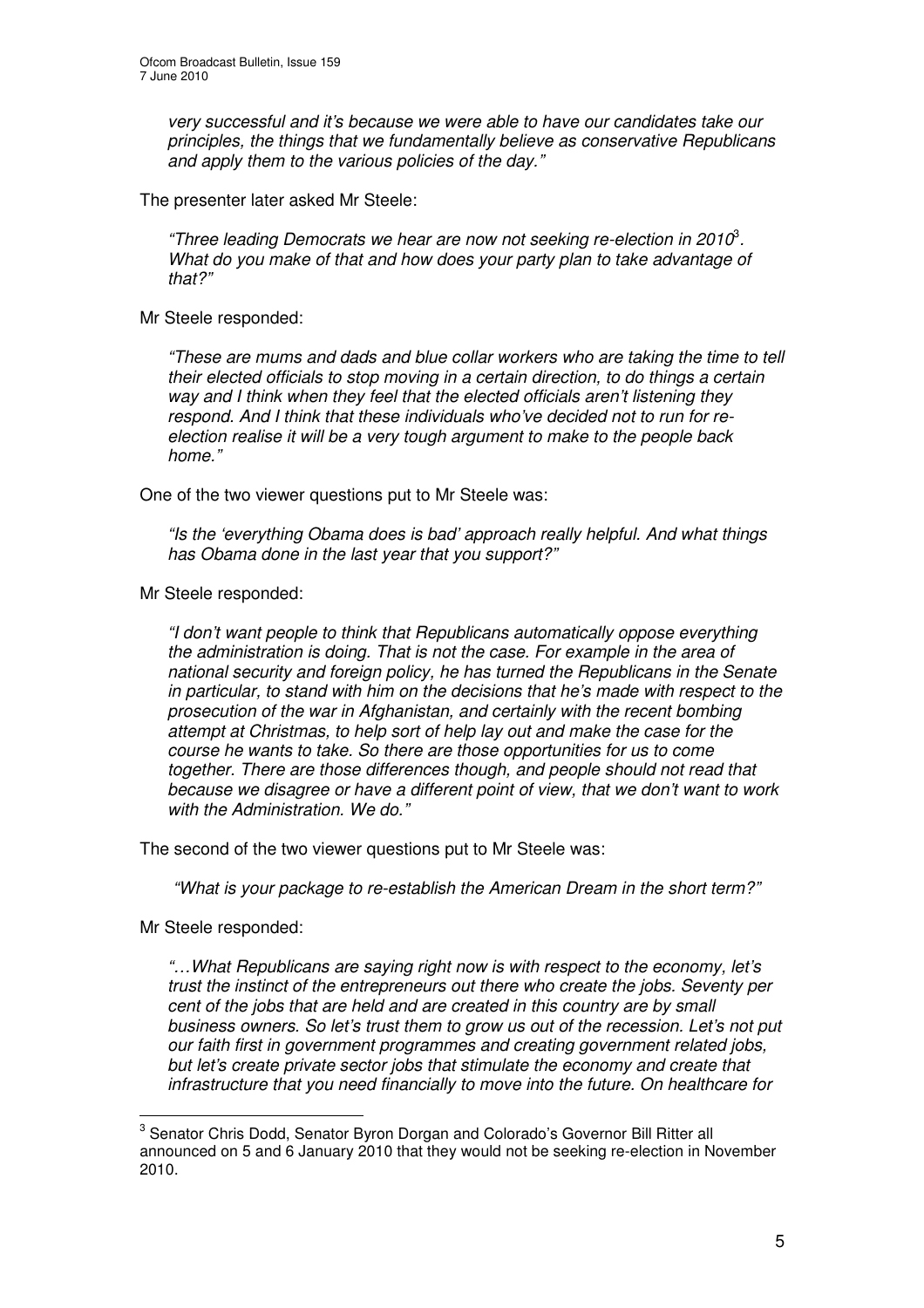*example, we propose a host of issues that we think can complement the underlying concerns that Americans have with respect to cost. Tort reforms, small business pools, those types of things have been proposed but rejected. National security, again we've stood with the President in making sure that this country and the direction he wants to take and lead on national security is something that we achieve. So you're right, we've got to be in a position as a party to also put what we want to do on the table and that's what we're trying to do now."*

Ofcom asked the broadcaster for its comments under Rule 9.1 of the Code, which states that news and current affairs programmes on television may not be sponsored.

#### **Response**

Turner said that:

"The segment format of the 'Connector of the Day' is explicitly not a news and current affairs format, even though it sits in a current affairs show. CNN invites guests for the segment who have no relationship with the immediate news agenda of the programme in which the segment is placed. The guests are asked to answer questions which have been posed by CNN's viewers, not CNN, and are selected so as to avoid any connection with current events. Information provided about the guest is factual information for context."

Turner continued that the Code does not prohibit a politician being featured within a sponsored programme. The broadcaster submitted that "It was explicit that the interview was in the context of a book [the guest] had recently published." CNN said that the segment did not contain news and current affairs: "there was no news of the day which was touched upon, nor did the segment discuss or reflect immediate recent events".

Turner added that "in the sequence of questioning, no questions posed by CNN and then the viewers touched on the news or immediate recent events, and throughout were framed in broad thoughtful and philosophical context."

#### **Decision**

Rule 9.1 of the Code prohibits news and current affairs programmes on television from being sponsored. This rule is directly derived from the requirements of the Audiovisual Media Services (AVMS) Directive<sup>4</sup>. It supports the important principle that news and current affairs must be reported with due accuracy and presented with due impartiality. A broadcaster's editorial control over the content of its news and current affairs programming should not be, or appear to be, compromised.

The Code states:

"A current affairs programme is one that contains explanation and analysis of current events and issues, including material dealing with political or industrial controversy or with current public policy."

In this case, Ofcom noted that during the interview clear references were made to recent news events, i.e.:

 $4$  Article 3(f)(4) of the Audiovisual Media Services Directive states that: "News and current affairs programmes shall not be sponsored".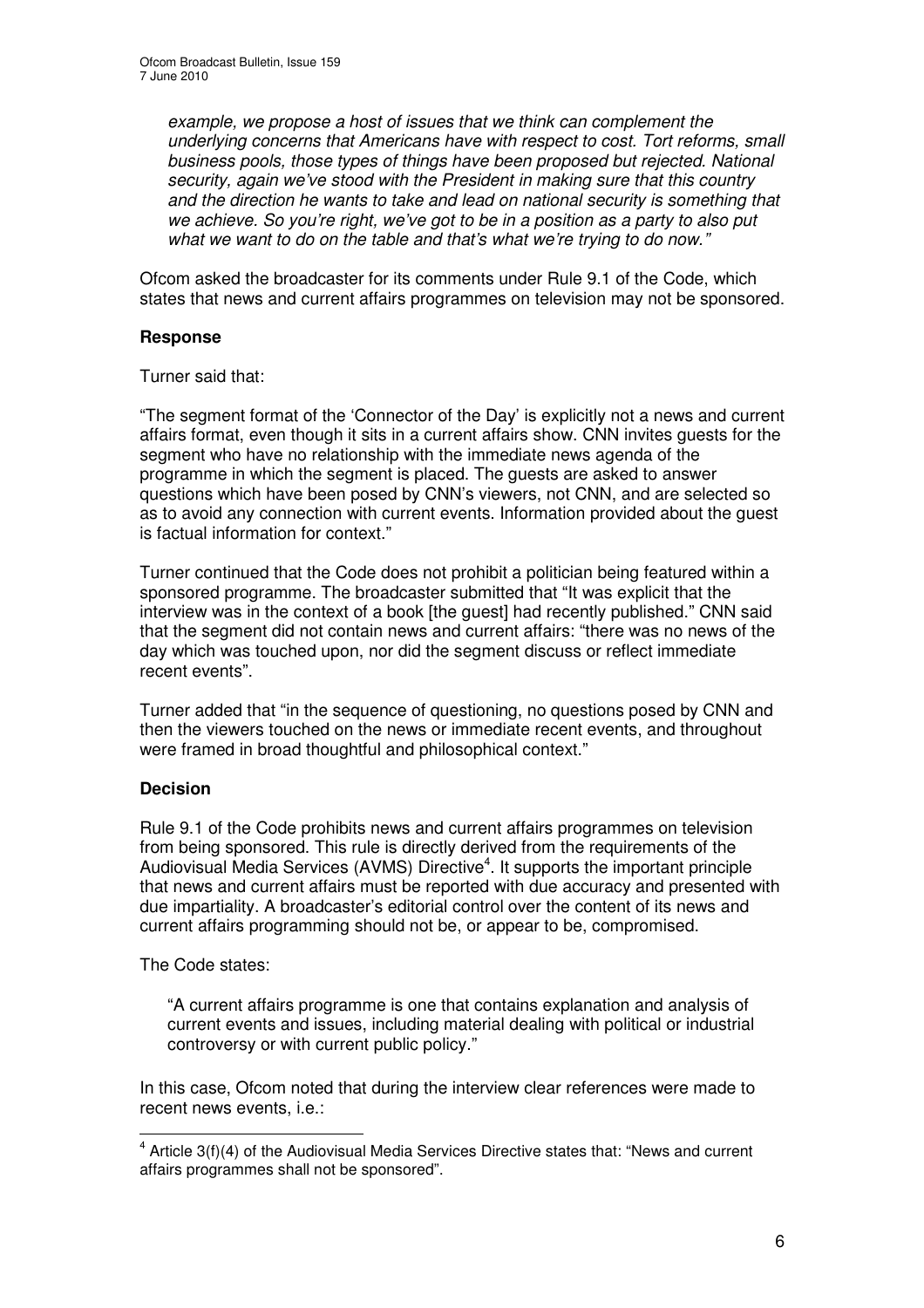- the Republican's success at the elections which had occurred two months before on 3 November 2009; and
- the fact that three leading Democrats had just announced (within a day of this edition of *Connect the World*), that they would stand down at the next US Senate mid-term elections in November 2010.

Further, during his response to the first of the two viewer questions, Mr Steele referred to Obama's current policies on national security and foreign policy as well as the Republicans' support for those policies, i.e.:

*"For example in the area of national security and foreign policy, he* [President Obama] *has turned the Republicans in the Senate in particular, to stand with him on the decisions that he's made with respect to the prosecution of the war in Afghanistan, and certainly with the recent bombing attempt at Christmas, to help sort of help lay out and make the case for the course he wants to take."*

The second viewer question put to Mr Steele was, *"What is your package to reestablish the American Dream in the short term?",* to which he referred to the Republican's current policies on the economy, healthcare, business and national security.

Ofcom disagreed with the broadcaster that "It was explicit that the interview was in the context of a book [the guest] had recently published." Ofcom noted that the book was only mentioned on two brief occasions during the segment, i.e. *"Steele's new book outlines his justifications for taking on the President"* and *"Have you had a response from Obama to your book yet?",* to which Mr Steele replied, *"Not yet. In fact I'm very much looking forward to sitting down with the President at some point and discussing and talking with him…"*

While a politician may appear in a sponsored programme, discussions or topics covered cannot be about news, or feature explanation or analysis of current events and issues, including material dealing with political or industrial controversy or with current public policy. Further, it appeared to Ofcom that Turner had argued that the questions put to Mr Steele could not be construed as current affairs content because they had not been put to him by CNN directly, but by viewers. Irrespective of the source of material, it is principally the subject matter that determines whether content meets the Code's definition of current affairs.

In this case, Ofcom considered that Mr Steele was asked to provide by both the presenter, and by means of the questions submitted by viewers, his explanation and analysis of both President Obama's and the Republican party's current policies. The segment also contained discussion of the current news issue of the three leading Democrats who had just announced their intention not to stand at the next election.

Having taken these issues into account, Ofcom found the programme in breach of Rule 9.1 of the Code.

This breach will be held on record in relation to the following licences:

- TLCS 103 licensed to Turner Broadcasting System Europe Limited.
- DTPS 042 licensed to Turner Entertainment Networks International Limited.

Ofcom has significant concerns with Turner's compliance with Rule 9.1 of the Code. In light of this, Ofcom is requiring the broadcaster to attend a meeting to discuss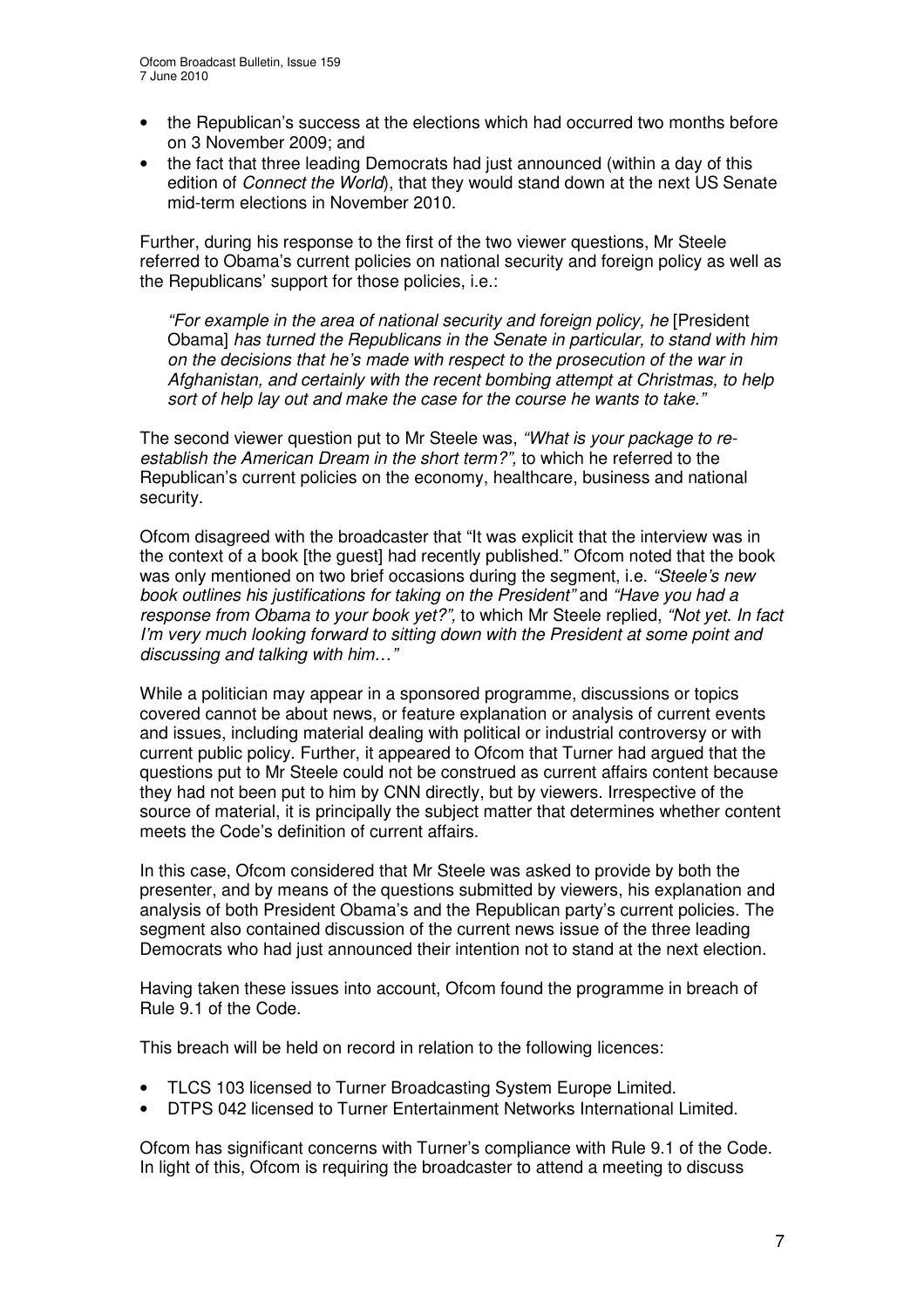these concerns. Further, Ofcom is putting the licensee on notice that any further breaches of Rule 9.1 will be taken extremely seriously and in such circumstances Ofcom may consider further regulatory action.

#### **Breach of Rule 9.1**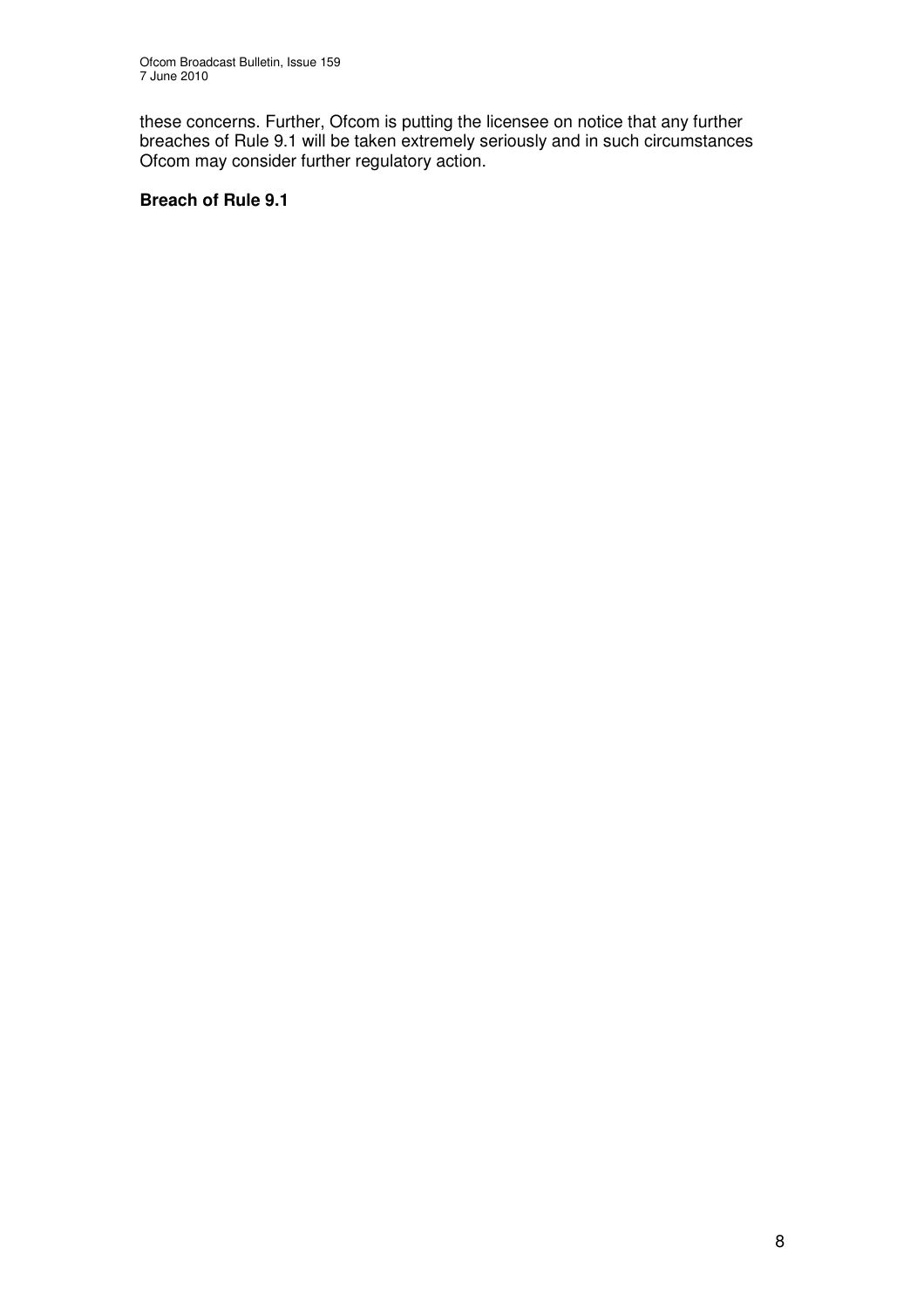## **Dubai World Cup Special**

*Channel 4, 27 March 2010, 17:15*

#### **Introduction**

Coverage of this horse racing event was sponsored by the emirate of Dubai. A complainant questioned whether references within the programme to the race venue, the Meydan Grandstand, and Dubai generally, complied with the Code.

Ofcom viewed the programme and noted that it included a pre-recorded item discussing the venue. Comments included:

- *"essentially a world class sporting venue encased in unparalleled luxury"*; and
- *"all in all Sheik Mohammed's 1 vision to create the ultimate venue for horseracing"*.

The item focussed on a hotel at the race venue, showing its facilities. The hotel was described as:

- *"a grand design par excellence, an architectural feast"*; and
- *"a symphony of dazzling lines, glistening glass and endless curves"*.

In relation to Dubai, the presenter stated during the opening ceremony:

*" … throughout the ceremony there's been allusions to the local way of life - the customs and traditions of the past, but fully embracing the future of the modern Dubai. Dubai's had a difficult twelve months but this is a defiant Dubai tonight. Hope has been rising into the night sky, offering the warm welcome for which the country is known – welcome to the world with hands outstretched"*.

Ofcom sought the broadcaster's comments under the following rules:

• Rule 9.5 – "There must be no promotional reference to the sponsor, its name, trademark, image, activities, services or products or to any of its other direct or indirect interests…"

#### **Response**

Channel 4 advised that, as with all of its horse racing festival coverage, the programme provided significant and varied build-up to the big race. The vast majority of the programme featured analysis of the races, the horses and their connections. It covered interviews with key players in the race and, where applicable, racing patterns. Again in common with all its festival coverage throughout the year, the programme also looked at stories of interest around the event.

Channel 4 said that its Compliance Department provided detailed compliance advice to the person with editorial responsibility for the programme. In particular, that care was needed in relation to how references to the location were made in the programme. Channel 4 considered that the significance of the race internationally, the intrinsic interest of the new location and modern approach to racing would be

<sup>&</sup>lt;sup>1</sup> Sheik Mohammed is the Ruler of Dubai.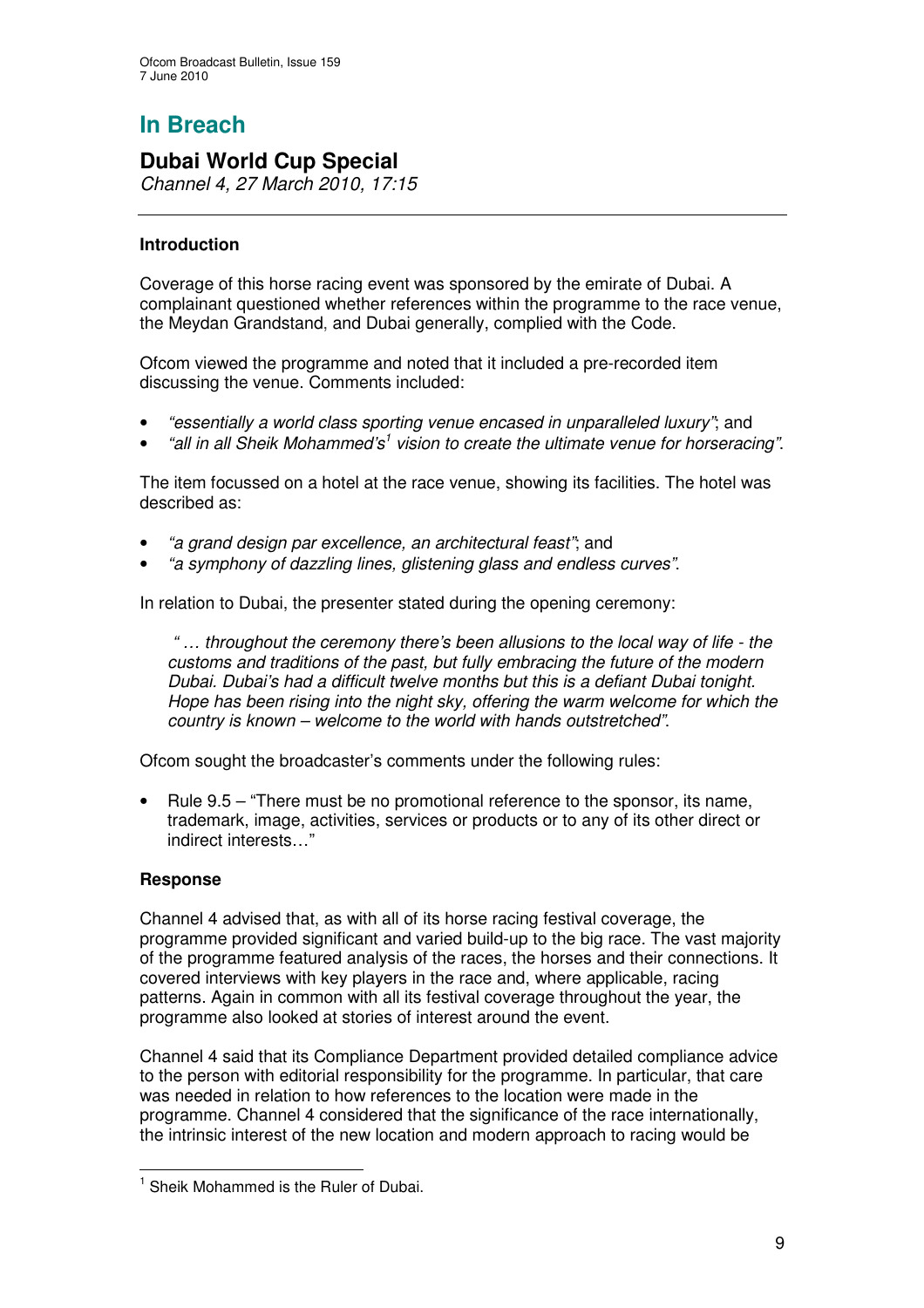sufficient enough editorial justification to look at the features of the venue in the context of the coverage of the event. However, any references about the venue would need to be contextualised within the actual event and avoid superlatives.

Channel 4 considered that the vast majority of the programme was acceptable but that limited aspects were, in its view, problematic. In particular, the item about the hotel adopted a tone, style and use of language that was not appropriate and did not integrate editorially with the rest of the event coverage.

Channel 4 assured Ofcom that it would be speaking to the relevant department to reinforce the importance of ensuring all aspects of advice are followed to ensure this type of problem in not repeated. In particular, to ensure that production timeframes allow the compliance department to view all pre-recorded packages for inclusion in live programming prior to transmission.

#### **Decision**

We note Channel 4's view that certain elements of the programme were incompatible with the Code.

The Code's rules for sponsored programmes require that sponsorship arrangements must not influence the editorial content of sponsored programmes. Broadcasters must take care to ensure that sponsored programmes are not - or do not appear to be - distorted for commercial purposes. Unless they are non-promotional, incidental and justified editorially, references to the sponsor should not feature in sponsored programmes (Rule 9.5).

In this case, the programme sponsor, Dubai, was the emirate hosting the racing event that was the focus of the programme. While we accept that such arrangements are not necessarily incompatible with the Code, they do present particular issues in terms of complying with Rule 9.5. In such cases, the likelihood of a programme referring to the sponsor is significant and therefore extra care is needed to ensure any such references are non-promotional, incidental and justified editorially.

We consider that the comments made during the opening ceremony and to the venue, the Meydan Grandstand, amounted to references to the sponsor. In reaching this decision we noted that (as stated during the programme) the venue itself was "a vision" of Sheikh Mohammed, the Ruler of Dubai. We therefore judged that the venue was an interest of the sponsor.

The pre-recorded item about the venue lasted over two minutes and adopted a style and tone that, in Ofcom's view, had more in common with an advertising promotion than content usually associated with horse racing coverage. The emphasis of the piece was the hotel, with extended shots of, and information on, the rooms, pool and restaurant included.

The references made to Dubai during the commentary accompanying the opening ceremony appeared to be contrived and promoted a positive view of the country.

We conclude that references to the sponsor within the programme were not incidental and were promotional. The programme was therefore in breach of Rule 9.5

#### **Breach of Rules 9.5**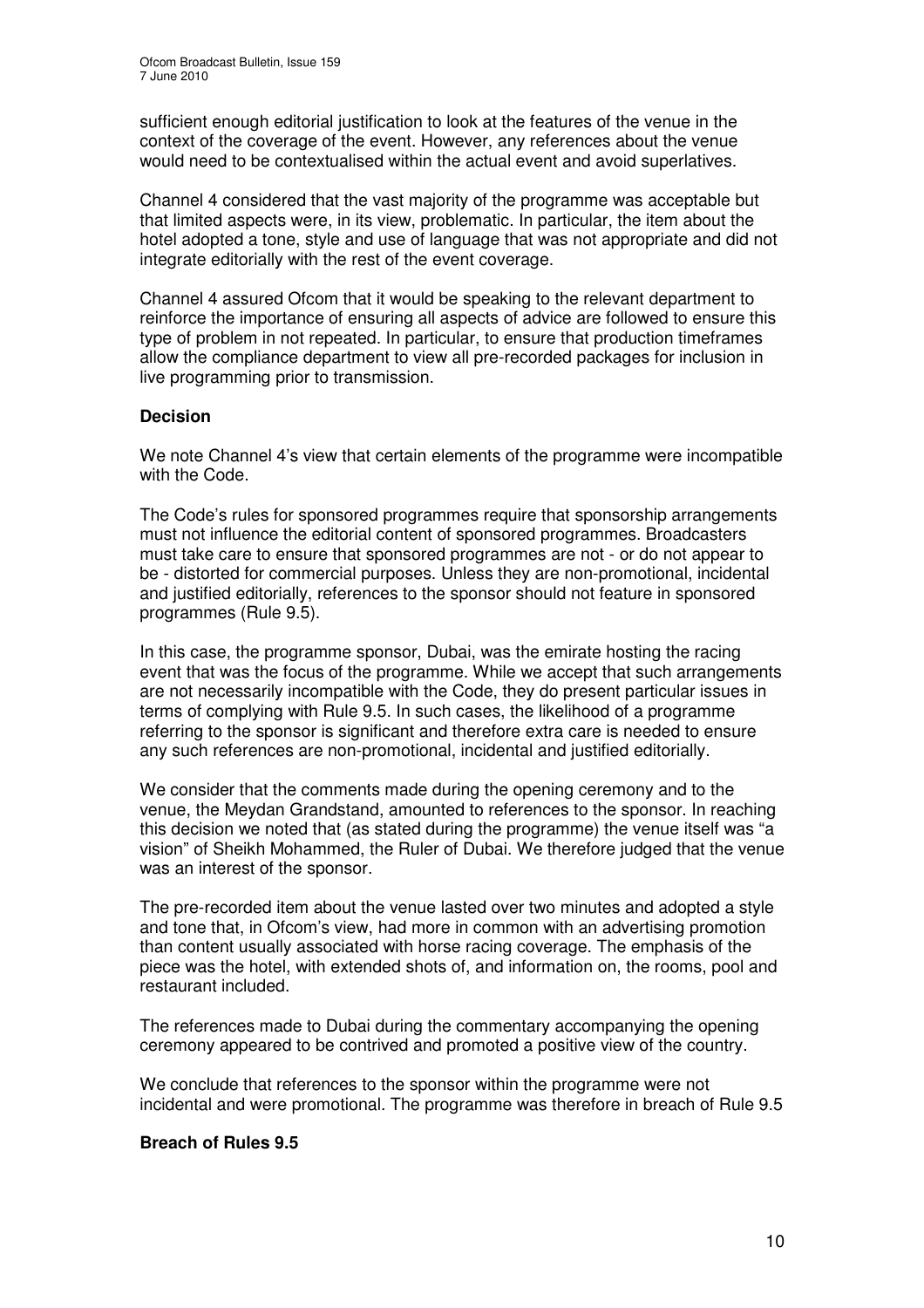## **Sponsorship of The Real Sports Phone-in**

*Real Radio Wales, 1 and 2 February 2010*

#### **Introduction**

On several occasions during 1 and 2 February 2010, Real Radio Wales broadcast the following sponsorship credit for its interactive phone-in programme:

*"The Real Sports Phone-in with Trade Centre Wales, the UK's cheapest cars, Junction 43 the M4, with up to 1,000 cars in stock".*

Ofcom received a complaint from a listener who believed the claim that the sponsor sold *"the UK's cheapest cars"* was unsubstantiated and potentially inaccurate.

Rule 9.3 of the Code states that: "Sponsorship on radio and television must comply with both the advertising content and scheduling rules that apply to that medium."

Section 2 (General Rules) Rule 4.1 (Superlative claims) of the BCAP Radio Advertising Standards Code ("BCAP Code") states that "Particular care is needed so that superlative claims do not mislead. Measurable criteria e.g. 'the cheapest', must be confirmed."

Ofcom therefore sought comments from the broadcaster with regard to these rules.

#### **Response**

GMG Radio, which holds the licence for Real Radio Wales, said that "a wrong though genuine interpretation by a company employee directly caused an incorrect sponsor credit … to be aired."

The original script for the credit was cleared for broadcast by the Radio Advertising Clearance Centre ("RACC")<sup>1</sup> but not aired. The script was later amended. The broadcaster believed that "an incorrect assumption of RACC clearance [of the amended script] by an experienced employee was responsible for allowing the subsequent sponsor credit to feature on air without appropriate checking." It added that, due to his experience "and the previous untarnished compliance record of the station's sponsorship department … the error was genuinely not noticed."

The amended sponsorship credit therefore went to air on 1 February 2010, on the assumption that it remained consistent with the original script, which had been approved for broadcast. In fact, the revised script had not kept specific script lines required by the RACC.

GMG Radio said that, the following day, the RACC contacted the station, as a competitor had queried the claim that had been broadcast (i.e. "the UK's cheapest cars"). The sponsorship credit was therefore removed from air by the broadcaster.

GMG Radio apologised for this "unplanned if avoidable human error" and has since tightened its sponsorship team's procedures by requiring all amendments to be

<sup>&</sup>lt;sup>1</sup> The RACC is the industry clearance body responsible for the approval of advertisement and sponsorship credit scripts prior to broadcast.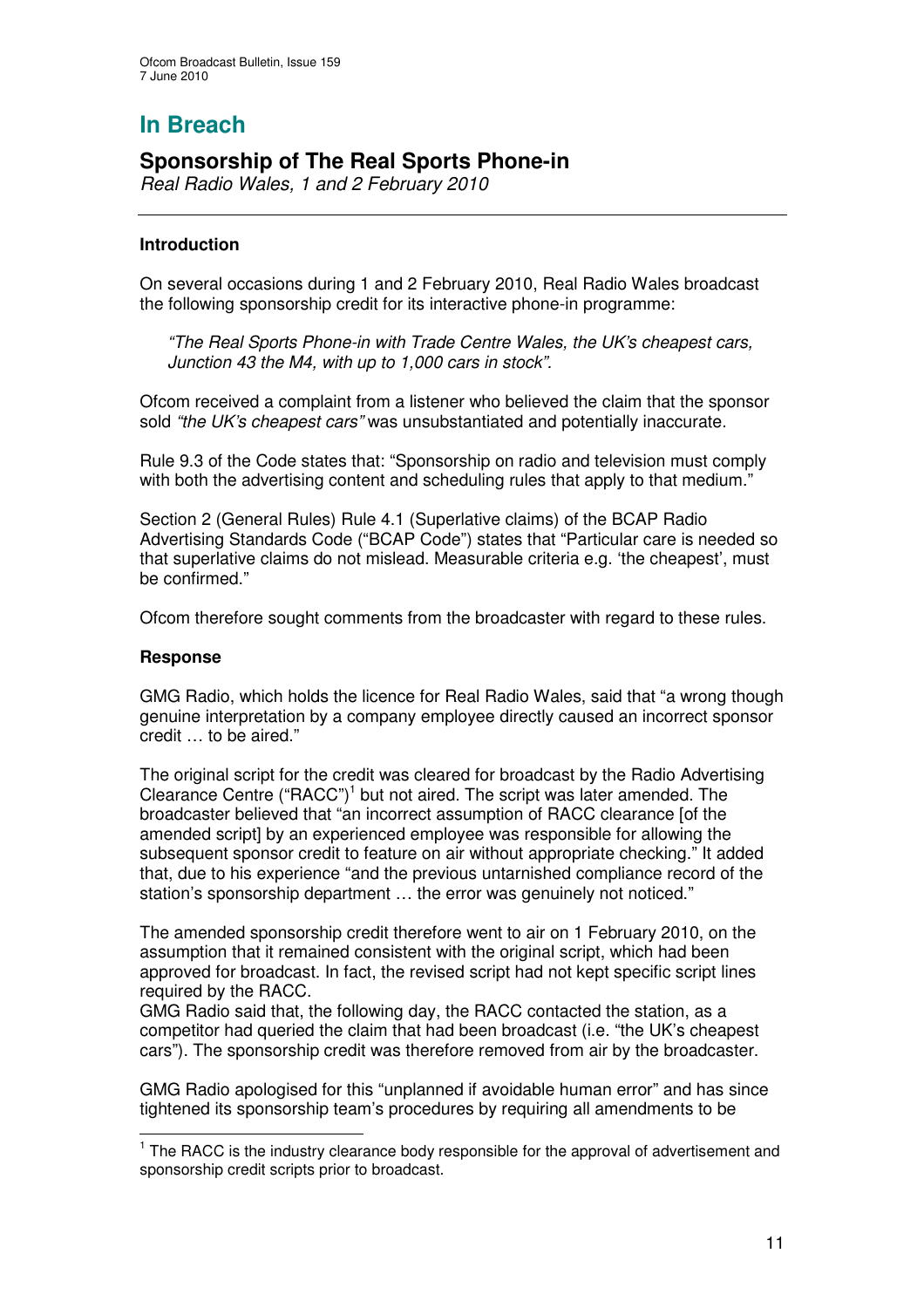approved by a senior member of staff. The broadcaster was therefore confident that this error would not recur.

#### **Decision**

Ofcom noted GMG Radio's swift action to remove the sponsorship credit from air as soon as it became aware of the issue, and the extra measures it subsequently put in place for approving script amendments, to minimise the likelihood of recurrence. Further, Ofcom accepted that the broadcaster had not intended to mislead listeners.

Nevertheless the sponsorship credit broadcast on 1 and 2 February 2010 contained the superlative claim that Trade Centre Wales offered "the cheapest cars". It is a requirement of the Advertising Code that broadcasters should be able to prove such claims with measurable criteria prior to broadcast. However, when Ofcom asked the broadcaster for comment, it was unable to provide appropriate evidence to substantiate the claim.

Ofcom therefore considered that particular care had not been taken by Real Radio to ensure that the superlative claim did not mislead listeners, in breach of Rule 4.1 of the BCAP Code.

As the sponsorship credit had not complied with the requirements of the BCAP Code, its broadcast was also in breach of Rule 9.3 of the Code.

## **Breach of Section 2 (General Rules) Rule 4.1 (Superlative Claims) of the BCAP Code**

**Breach of Rule 9.3 of the Code**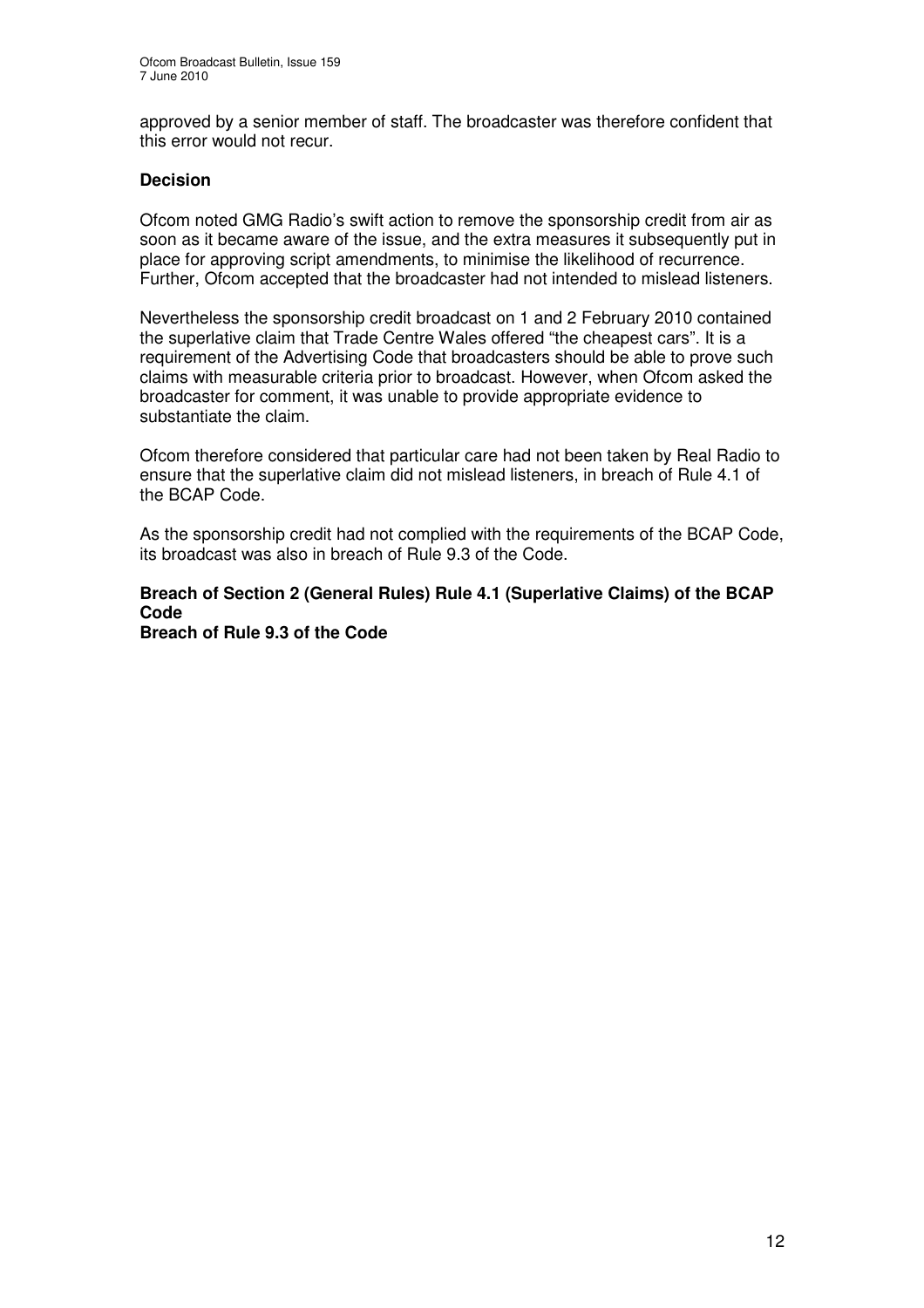## **Lord of the Ring Promotion**

*Sky Box Office, 3 April 2010, 19:00*

#### **Introduction**

Sky Box Office is a pay-per-view channel which allows customers to pay to view movies and special events such as boxing or wrestling matches.

Under Ofcom's rules, television broadcasters are able to place items in their schedules promoting their own programmes and other 'broadcasting-related services'. These items are known as cross-promotions and are for most purposes regulated under a specific Ofcom Cross-promotion Code ("the Cross-promotion Code")<sup>1</sup> and, in respect of their content, under Ofcom's Broadcasting Code.

Since cross-promotions seek to promote broadcasting-related services, they may contain claims about those services to provide information to the viewer so they can make an informed decision. Therefore, where relevant, cross-promotions have to comply with the rules in the BCAP Television Advertising Standards Code ("the TV Advertising Code")<sup>2</sup>. In particular Ofcom has stated publicly that this will be the case where, for instance the issue of misleading material arises.

The *Lord of the Ring* promotion featured a package of fights available to view on Sky Box Office on 3 April 2010. It included short clips of the boxers competing in the fights. A voiceover and text gave information regarding all the fights that would be included in the event package, which could be purchased. One of the fights featured was between Lee McAllister and Ben Murphy.

A viewer objected that he paid to view the package but that the McAllister/Murphy fight was not featured as advertised.

We sought Sky's comments on the complaint under Rule 5.1.1 of the TV Advertising Standards Code, which states that:

"No [self promotion]… may directly or by implication mislead about any material fact or characteristic of a product or service".

#### **Response**

Sky explained that the footage of McAllister vs. Murphy was erroneously used in the promotion after the fight had been cancelled (on or around the 17 March 2010). Sky

<sup>&</sup>lt;sup>1</sup> The Cross-promotion Code is available at: http://www.ofcom.org.uk/tv/ifi/codes/bcode/crosspromo/

<sup>&</sup>lt;sup>2</sup> BCAP is the Broadcast Committee of Advertising Practice. BCAP is the code administrating arm of the Advertising Standards Authority (ASA). Ofcom has contracted out its advertising control function to the ASA. Ofcom has put on record that it will apply the TV Advertising Code to cross-promotions where appropriate – see paragraphs 7.27 and 7.28 of the Ofcom Regulatory Statement *Review of the cross-promotion rules*, available at: http://www.ofcom.org.uk/consult/condocs/promotion/statement/statement.pdf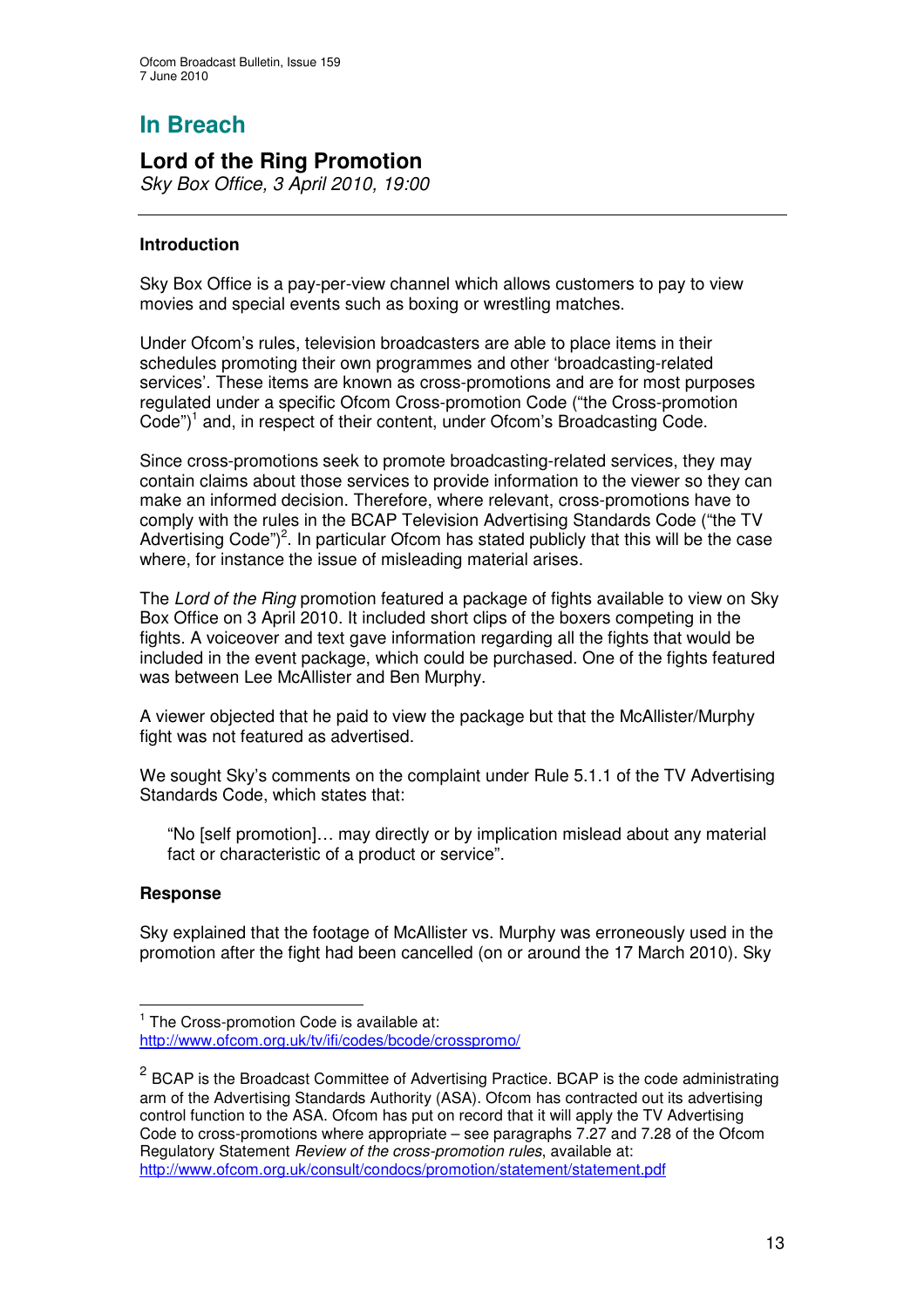apologised for this mistake and stated that it was never its intention to mislead viewers of any Sky channels, especially in sports events such as this.

Sky explained there was an extensive promotional campaign both on and off air for this high profile boxing event. The promotion in question, which was on air for one week leading up to the event, was the only incorrect piece of content that mentioned the McAllister/Murphy fight.

The mistake, due solely to human error, meant that the cancellation of the fight was unfortunately not picked up during the creation of the promotion, or during its seven day transmission period.

Sky said that it sincerely regretted this error. It in no way intended to mislead viewers as to the boxing matches that were included in the pay-per-view event of that evening. Sky extended its sincere apologies to the complainant and offered a full refund.

Sky stated that it had reiterated, to its Sports editorial and creative teams, the need to ensure that all promotions are accurate: if there are changes in any undercard fights that these are reflected in up to date, promotional activity.

#### **Decision**

We note Sky's admission that the promotion contained incorrect information and also welcome its offer to refund the complainant.

When promoting the availability of pay-per-view content, we expect broadcasters to have adequate compliance procedures in place to ensure material does not materially mislead viewers. In this case, a boxing match was advertised as being available to view over two weeks after it had, in fact, been cancelled.

We expect the broadcaster to take greater care in future to ensure such material promoting content it is inviting viewers to pay for is accurate and up-to-date.

The promotion was in breach of Rule 5.1.1 of the TV Advertising Standards Code.

#### **Breach of Rules 5.1.1 of the BCAP Television Advertising Standards Code**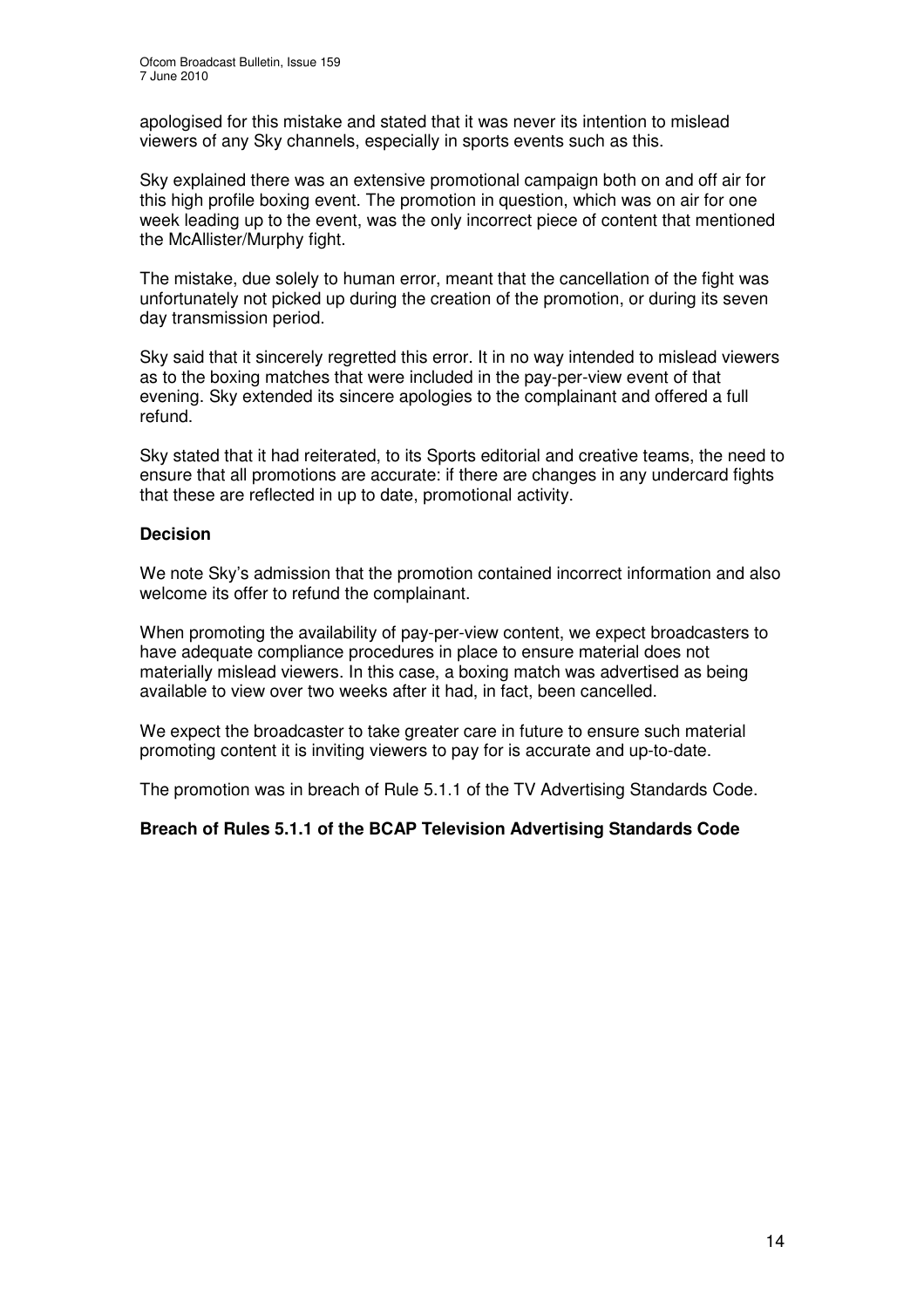## **Advertisements for 4EverGlazing**

*Buzz Asia (Greater London), 4 December 2009, 17:41 and 7 December 2009, 06:28*

#### **Introduction**

Buzz Asia is a music-led radio service aimed at young Asian adults in London.

During routine monitoring of material broadcast on 4 December 2009, Ofcom noted that, following a brief station ident, the presenter said:

*"…It's coming up to quarter to six o'clock already on this … Friday. Have you made up your mind what you're gonna be doing tonight? Coming your way I've got something new from Chipmunk – good old 'Look for Me' – love that tune. Also, 4EverGlazing have a fantastic offer currently on – Buy 7 windows, 1 opening, fully fitted from one three nine nine. Call 4EverGlazing today on* [telephone number] *or log on to* [web address] *– that's* [telephone number] *or log on to* [web address]*. Hold tight for Chipmunk, but right now…"*

Similar material was also broadcast on 7 December 2009.

Buzz Asia confirmed that these promotions for 4EverGlazing were presenter-read advertisements.

Ofcom therefore asked Buzz Asia for its comments with regard to Rule 10.2 of the Code, which states:

"Broadcasters must ensure that the advertising and programme elements of a service are kept separate."

This rule is designed to ensure transparency with the audience and that listeners are aware when they are being sold to (as opposed to, for example, hearing a presenter's personal endorsement).

#### **Response**

Buzz Asia acknowledged that "the physical separation between the programme and the presenter read advertisement was not as overt as perhaps it could have been", but noted that no listeners had complained to Ofcom concerning the matter.

The broadcaster recognised that "the object of the Code and the interpretation of the principles which underscore Rule10.2 is to ensure that listeners are not confused between editorial (programming) and advertisements." It added that the presenter "delineated the advertisement with a short phrase at the entry of the advertisement (*"also"* on the 4 December and *"Don't forget"* on the 7 December) and at the exit of the advertisement (*"Hold tight for Chipmunk…"* on the 4 December and *"Good morning"* followed by a time check on the 7 December)."

Buzz Asia believed that listeners would have been in no doubt about when they were listening to an advertisement, especially as "it contained a clear offer and contact details and was branded clearly in the client's name."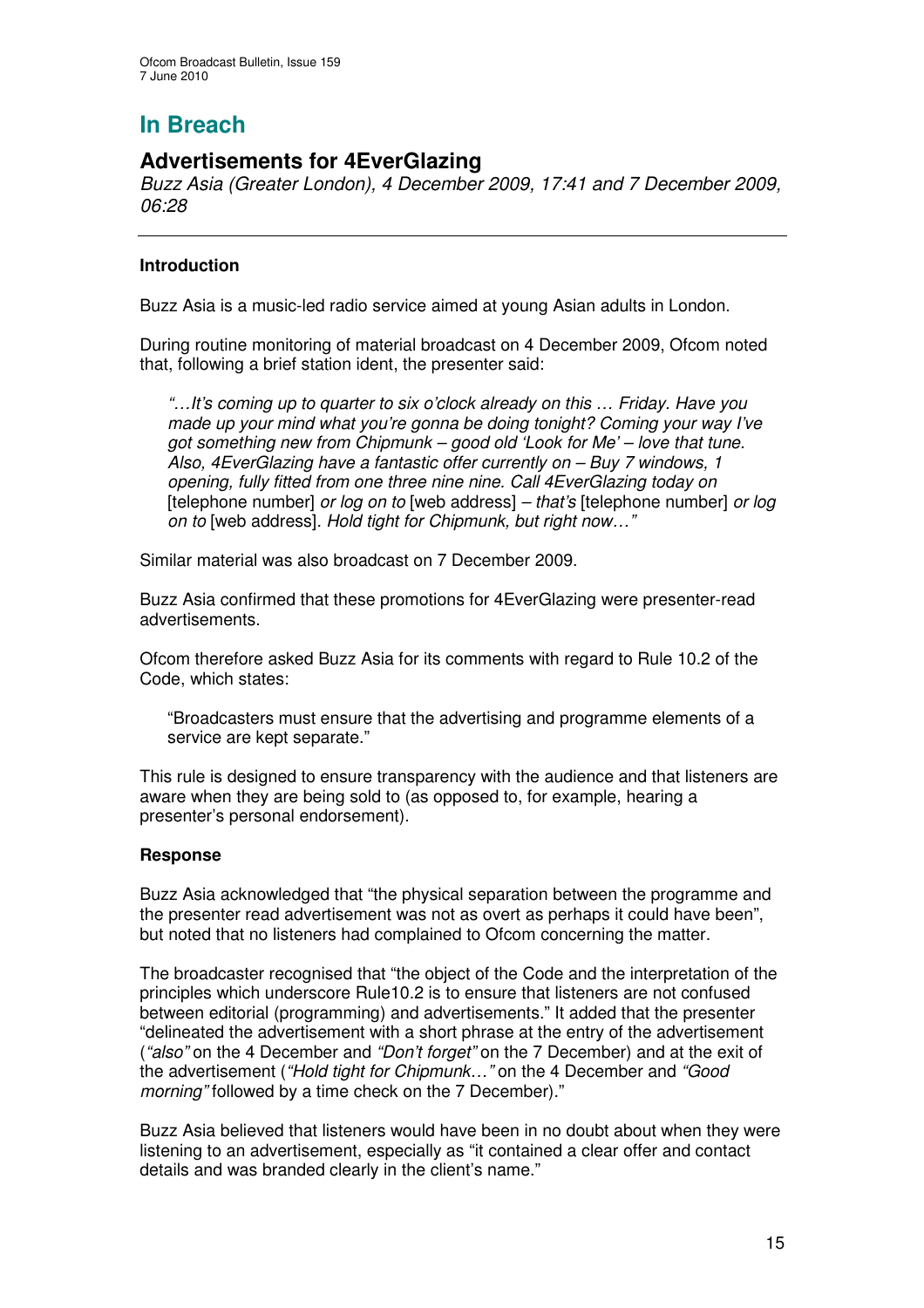The broadcaster therefore believed that, while separation "may have been oblique", it was adequate "when taken in context" and would have "created the required separation within the minds of the listeners", satisfying the requirements of Rule 10.2 of the Code.

#### **Decision**

To achieve the clear separation of radio programming and advertising that is required by the Code, there are generally two issues to consider:

- Providing a significant 'barrier' e.g. a pause, a jingle, an ident, an obvious change in presentation style etc. The most appropriate choice of 'barrier' depends on the circumstances of the particular case (i.e. the nature of the programming in or between which an advertisement is placed); and
- Ensuring that an advertisement does not sound like programming. This is generally achieved by a using a different presentation style, whether prerecorded or presenter-read. If the advertisement is presenter-read, not deviating from the ad script and/or placing the ad centre-break may assist clear separation.

Ofcom considers that Buzz Asia's presenter provided no significant barrier between the advertisements and the programming around them. In addition, her presentation style remained consistent throughout the advertisements and her adjoining comments, which were clearly editorial (i.e. programming).

Ofcom does not therefore accept Buzz Asia's argument that "listeners would have been in no doubt about when they were listening to an advertisement." We consider that listeners were likely to have been confused as to whether the references to 4EverGlazing were programming or advertising.

In each instance, the broadcaster had therefore failed to ensure that the advertising and programming elements of its service were kept separate, in breach of Rule 10.2 of the Code.

#### **Breaches of Rule 10.2**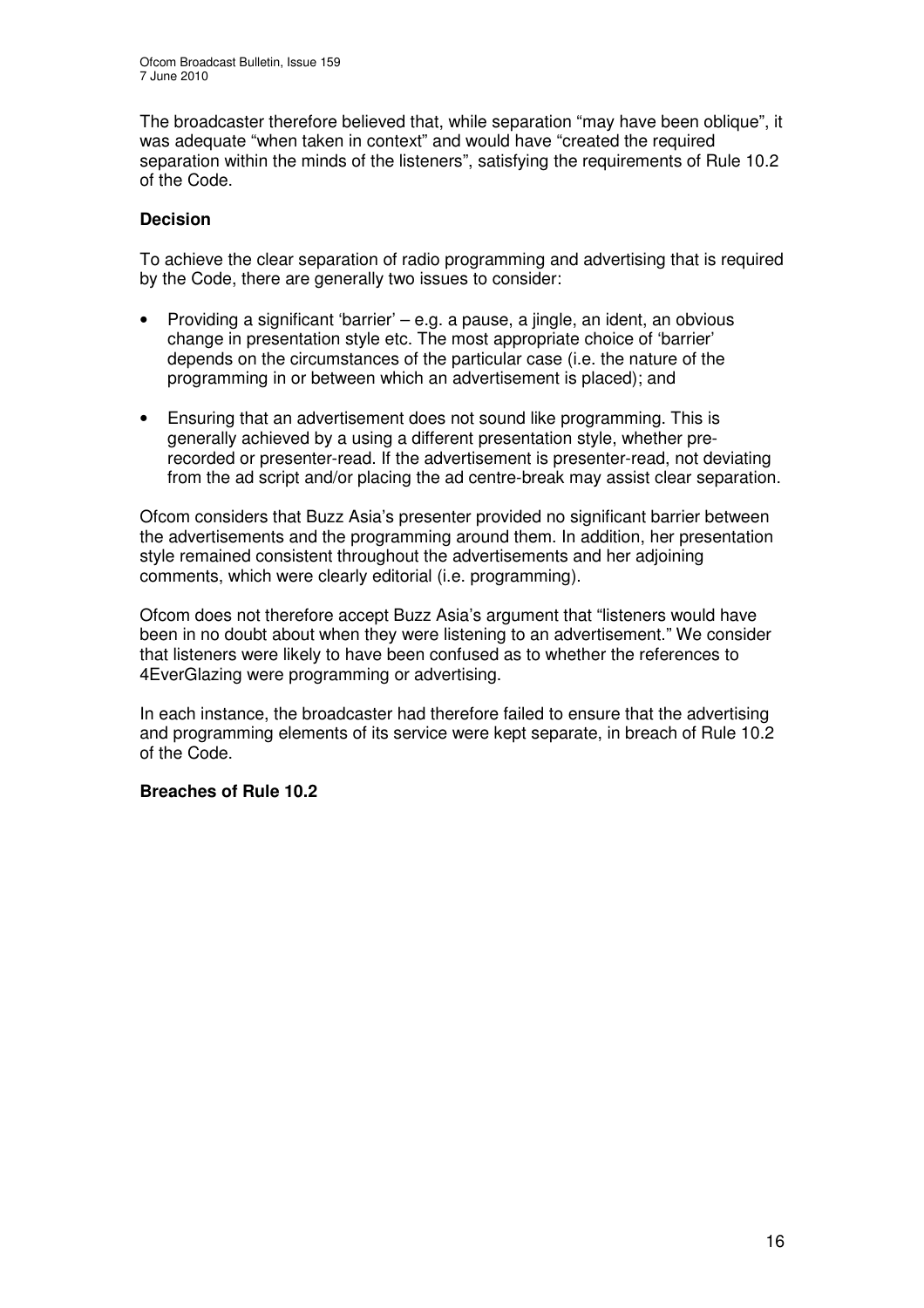**Elite Days** *Elite, 31 March 2010, 15:00 to 16:00*

#### **Introduction**

Elite is owned and operated by Prime Time TV Limited ("Prime Time TV" or "the Licensee"). The channel broadcasts interactive daytime and adult-sex chat programmes that are freely available and without mandatory restricted access. It is located in the 'adult'section of the Sky Electronic Programme Guide ("EPG") on Channel 911. Viewers can contact the onscreen female presenters via a premium rate telephone or text number ("PRS"). Generally the female presenters dress and behave in a provocative and/or flirtatious manner.

A viewer was concerned that during this daytime output the presenter was shown continually thrusting her body and mimicking sexual intercourse and this was inappropriate for the time of transmission.

Ofcom viewed the material broadcast between 15:00 and 16:00 and noted that the presenter was wearing a skimpy gold lamé thong swim suit. During the broadcast she was shown sitting on a sofa facing the camera and lying on her side. While in these positions the presenter spread her legs wide apart for prolonged periods of time and she repeatedly gyrated her pelvis. The presenter also repeatedly stroked and caressed the top of her thighs and breasts, and pinched her nipples.

Ofcom asked the Licensee for its comments on the broadcast in respect of Rule 1.3 of the Code (children must be protected by appropriate scheduling from material that is unsuitable for them).

#### **Response**

Prime Time TV said that it did not feel that the material "was in any way unsuitable for an audience of any age" and if a child were to view this material it "would in no way cause them any damage or harm". It stated that there were "no instances of overly-provocative activity" during this broadcast and "while she [the presenter] may have been moving we do not feel this constituted miming sexual intercourse". The Licensee referred to factors such as the labelling of the channel as 'adult' and its situation in the 'adult' section of the EPG, and both the audience expectation of the channel and the "remote chance of viewers coming across the channel/content unawares". It said that "stronger material is widely available in daytime soaps and music television channels throughout the day".

The Licensee continued that "only an adult could look at this material and, using their imagination, make any sort of sexual connection, just as they potentially could by looking at any woman in a bikini, lingerie or fully clothed". It therefore said that the material was not in breach of Rule 1.3 of the Code.

The Licensee said it has taken all the necessary steps in training its performers, producers and production staff to ensure the highest possible production values and compliance.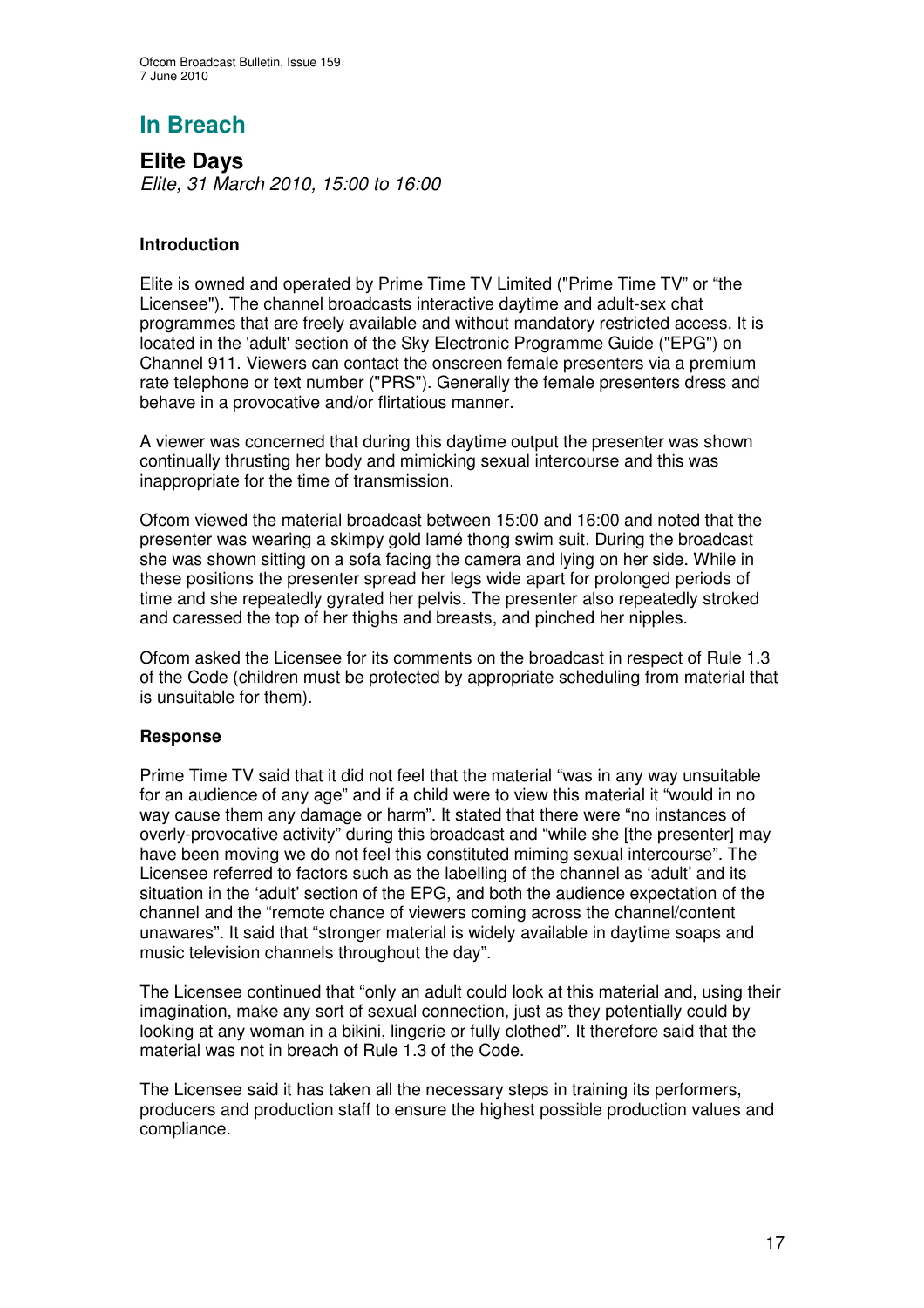#### **Decision**

Rule 1.3 makes clear that children should be protected by appropriate scheduling from material which is unsuitable for them. Appropriate scheduling is judged according to factors such as: the nature of the content; the likely number of children in the audience taking into account such factors as school time; the start and finish time of the programme; the nature of the channel; and, the likely expectations of the audience for a particular channel or station at a particular time and a particular day. In particular, it should be noted that the watershed starts at 21:00 and ends at 05:30.

Ofcom has made clear in previous published findings<sup>1</sup> what sort of material is unsuitable to be included in daytime interactive chat programmes. Some of these findings involved channels licensed to Prime Time TV. Presenters of daytime chat services should not at any time appear to mimic or simulate sexual acts before the watershed or behave in a sexual manner, by for instance adopting sexual positions. These decisions were also summarised in a guidance letter sent by Ofcom to daytime and adult sex chat broadcasters, including the Licensee, in August 2009.

In Ofcom's view the material shown in this broadcast was clearly unsuitable for children. We do not agree with the broadcaster's view that this was equivalent to "…looking at any woman in a bikini, lingerie or fully clothed". During this broadcast the female presenter, who was wearing very skimpy clothing, was shown on a sofa in sexually suggestive poses for prolonged periods of time. In particular, she was shown sitting down facing the camera and lying on her side, and in both positions she had her legs wide apart. While in these positions the presenter behaved in a sexual manner by repeatedly gyrating her pelvis as though, in Ofcom's opinion, miming sexual intercourse. During this time she also repeatedly touched and stroked her body, including her breasts and the top of her thighs in a sexually provocative manner. We concluded that this content had no editorial justification for broadcast at this time. Its purpose was clearly sexual stimulation with the aim of attracting PRS income and was not suitable to promote daytime chat. Further, contrary to the broadcaster's assertion, the material in this instance was stronger than content broadcast in daytime soaps and videos shown on pre-watershed music channels (because, for example, the shots of the presenter here were more prolonged and sexually provocative, and were not part of an editorial narrative).

Given the sexual nature of the content, the location of the channel in the 'adult' section of the EPG and its scheduling between 15:00 and 16:00 were not sufficient to

<sup>1</sup>These include: Tease Me: Earlybird, Tease Me TV (Freeview), 25 January 2010, 07:15 Finding in Bulletin 158 at http://www.ofcom.org.uk/tv/obb/prog\_cb/obb158/*;* Tease Me: Earlybird, Tease Me TV (Freeview), 15 February 2010, 05:30 in Bulletin 158 at http://www.ofcom.org.uk/tv/obb/prog\_cb/obb158/; The Pad, Tease Me, 26 February, 11:45 and The Pad, Tease Me 3, 27 February 2010, 11:45 Findings at http://www.ofcom.org.uk/tv/obb/prog\_cb/obb157/, Tease Me: Earlybird, Tease Me TV (Freeview) 26 January 2010, 07:15 Finding all in Bulletin 157 at

http://www.ofcom.org.uk/tv/obb/prog\_cb/obb157/; The Pad, Tease Me 3, 20 August 2009, 12:00 Finding in Bulletin 152 at http://www.ofcom.org.uk/tv/obb/prog\_cb/obb152/; The Pad Tease Me, 6 November 2009, 12:00 to 13:00 and 14:00 to 15:00 Findings in Bulletin 152 at http://www.ofcom.org.uk/tv/obb/prog\_cb/obb152/; Party People, Get Lucky TV 29 November 2009 Finding in Bulletin 151 at http://www.ofcom.org.uk/tv/obb/prog\_cb/obb151/; Elite Days, Elite, 4 and 25 November 2009 Findings in Bulletin 151 at

http://www.ofcom.org.uk/tv/obb/prog\_cb/obb151/; Top Shelf TV Finding in Bulletin 149 at http://www.ofcom.org.uk/tv/obb/prog\_cb/obb149/; and Elite Days/Elite TV, 10 July 2009 Finding in Bulletin 144 at http://www.ofcom.org.uk/tv/obb/prog\_cb/obb144/.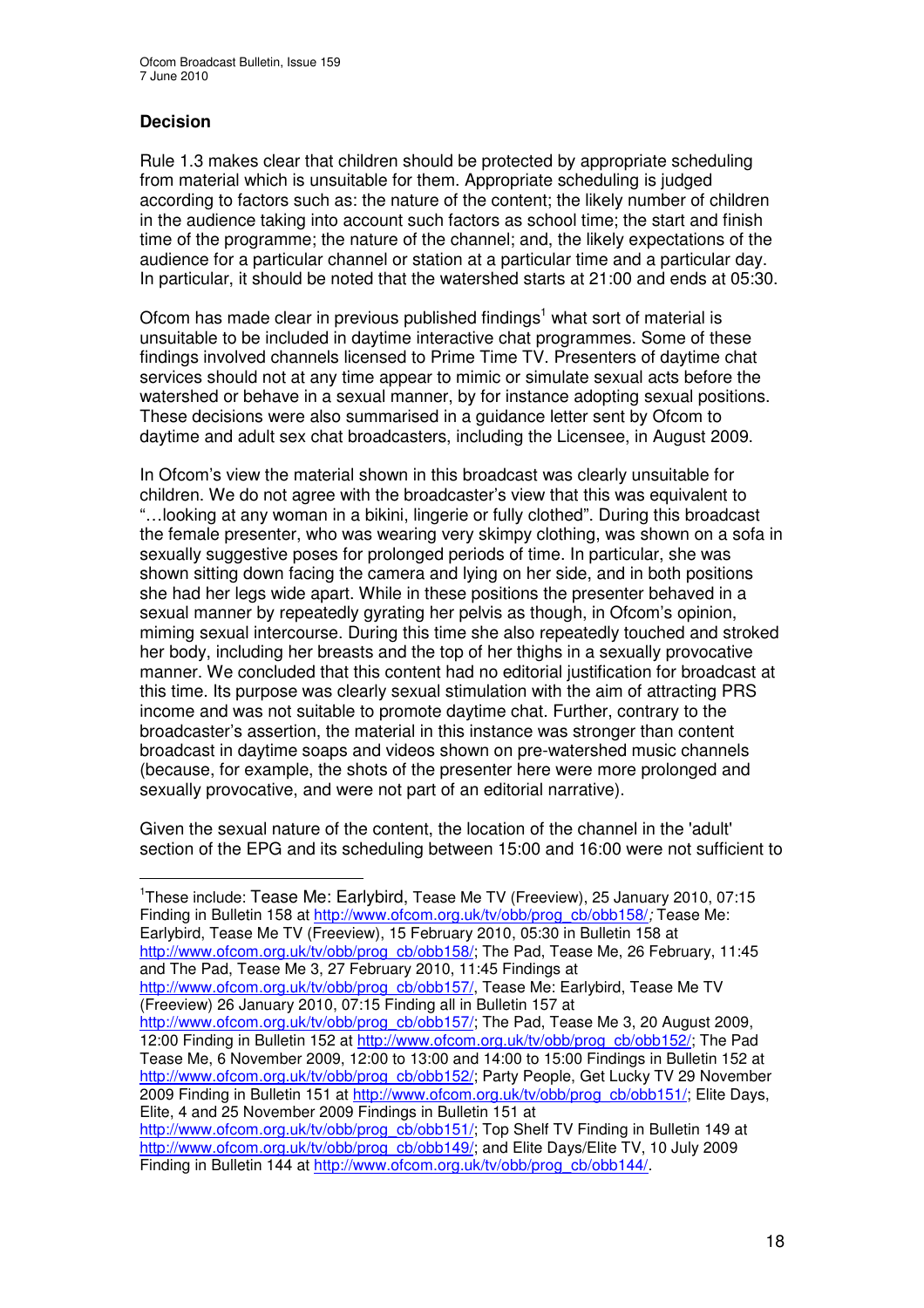provide adequate protection to prevent children from viewing this material. Ofcom has repeatedly made clear that the location of a channel in the 'adult' section of the Sky EPG, available without mandatory restricted access, does not in itself provide adequate protection to under-eighteens from inappropriate material shown on daytime chat channels<sup>2</sup>. Therefore this unsuitable content was not appropriately scheduled.

The material was therefore in breach of Rule 1.3.

#### **Breach of Rule 1.3**

http://www.ofcom.org.uk/tv/obb/prog\_cb/obb157/; The Pad, Tease Me 3, 20 August 2009, 12:00 in Bulletin 152 at http://www.ofcom.org.uk/tv/obb/prog\_cb/obb152/; The Pad, Tease Me 6 November 2009, 12:00 and 14:00 in Bulletin 152 at

http://www.ofcom.org.uk/tv/obb/prog\_cb/obb152/; Party People, Get Lucky TV 29 November 2009 Finding in Bulletin 151 at http://www.ofcom.org.uk/tv/obb/prog\_cb/obb151/; Elite Days, Elite, 4 and 25 November 2009 Findings in Bulletin 151 at

 $^{\text{2}}$  The Pad, Tease Me, 26 February, 11:45, The Pad, Tease Me 3, 27 February 2010, 11:45 at http://www.ofcom.org.uk/tv/obb/prog\_cb/obb157/, Tease Me: Earlybird, Tease Me TV (Freeview) 26 January 2010, 07:15 all in Bulletin 157 at

http://www.ofcom.org.uk/tv/obb/prog\_cb/obb151/; Top Shelf TV, 17 September 2009, 16:45 Finding in Bulletin 149 at http://www.ofcom.org.uk/tv/obb/prog\_cb/obb149/; The Pad 'Tease Me 2', 20 March 2009 Finding and Note to Daytime and Adult Sex Chat Service Broadcasters in Bulletin 137 at http://www.ofcom.org.uk/tv/obb/prog\_cb/obb137/; Chat Café, LA Babes, 25 February 2009, 13:00 Finding in Bulletin 136 at http://www.ofcom.org.uk/tv/obb/prog\_cb/obb136/.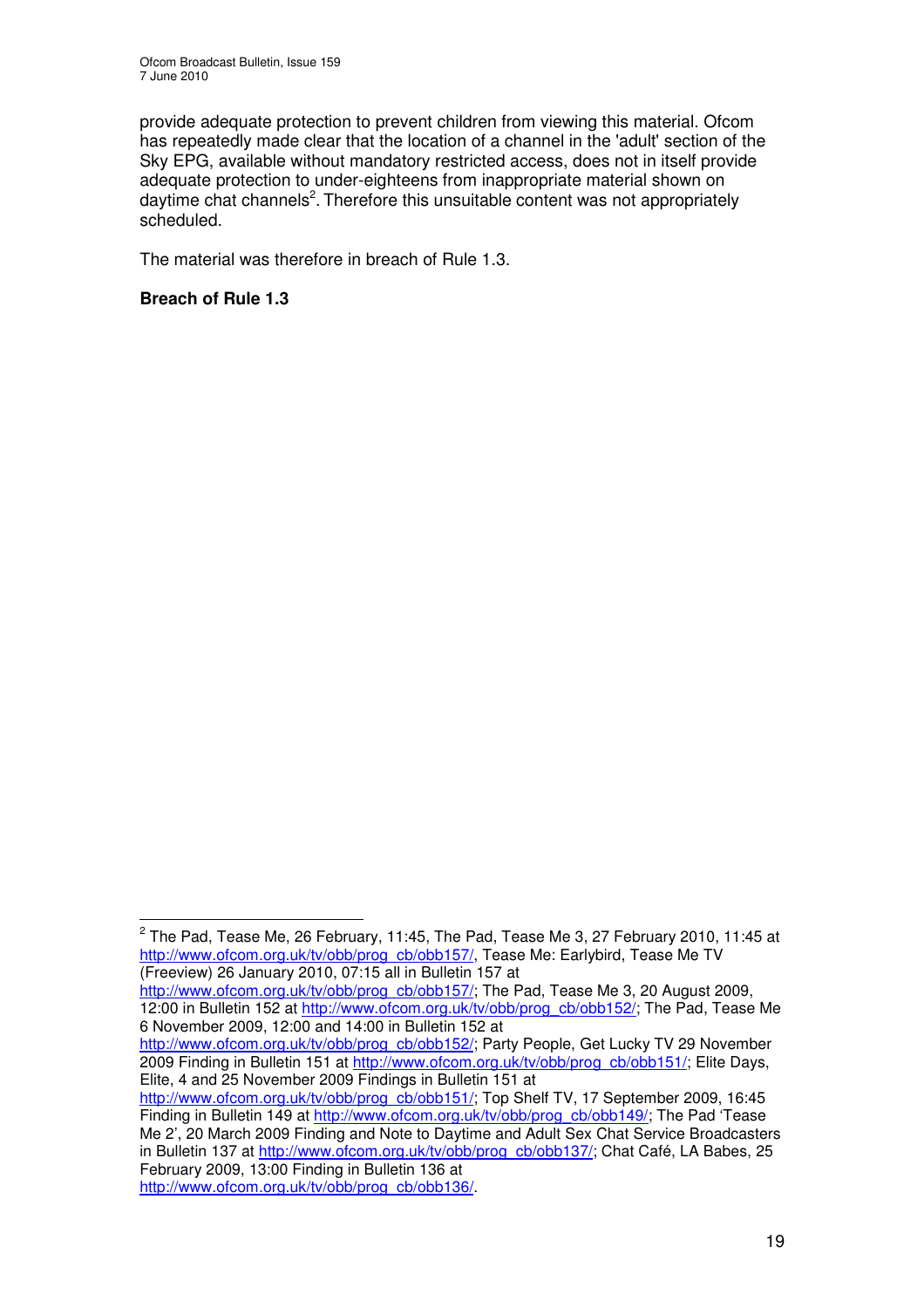## **Reference to website address**

*Television X (Freeview channel 93), between 10 and 15 March 2010, 03:00 to 23:00*

#### **Introduction**

Television X is an 'adult' channel located on the Freeview platform (channel 93). It is operated by Portland Enterprises (CI) Limited ("Portland" or "the Licensee"). Between 03:00 and 23:00 the channel broadcasts, without mandatory restricted access, a static interactive information page which provides viewers with details of how they can register for subscription or pay-per night 'adult' services that have mandatory restricted access. By clicking on the yellow button on the remote control viewers can access another information page, also broadcast without mandatory restricted access, that includes some of the terms and conditions of these services ("the terms and conditions page"). When on this page viewers are directed to go to a particular website for the full terms. Between 23:00 and 03:00 the channel transmits both 'freeto-air' (i.e. without mandatory restricted access) promotional trailers to encourage viewers to register for subscription or pay-per night services, and also 'adult sex material' that can only be broadcast under mandatory restricted access.

Ofcom received two complaints from viewers who said that the terms and conditions page, accessed by using the yellow button, directed viewers to a website address that contained sexually explicit content equivalent to the British Board of Film Classification ("BBFC") of R18 (i.e. hard core pornographic) material. On viewing the terms and conditions page complained of, Ofcom noted that it displayed the website URL "www.televisionx.com". Ofcom visited this website address and found that it contained images of a strong sexual nature equivalent to BBFC R18-rated material ("R18-rated equivalent material") which could be readily viewed without appropriate protections. Although this R18-rated equivalent material was not broadcast on-air, Ofcom was concerned that it appeared on a website that was referred to on screen by an Ofcom licensed service freely available without mandatory restricted access between 03:00 and 23:00.

Ofcom asked the Licensee to provide formal comments in relation to the reference of this website under Rule 2.1 (generally accepted standards) and 2.3 (offensive material must be justified by context) of the Code.

#### **Response**

Portland said that regrettably a reference to the URL www.televisionx.com was included on the terms and conditions page on its service Television X (Freeview channel 93). It apologised for this error and "any regrettable consequences in relation to the Code that may have arisen".

It stated that the terms and conditions page "is used to indicate contractual terms of subscription to the channel as retailed by Top Up TV<sup>1</sup>". The wording on the page was created for the benefit of Top Up TV's relationship with consumers and was written by Top Up TV. Portland explained that despite the wording being approved by Top Up TV and Portland's sales manager, a reference to the website

<sup>&</sup>lt;sup>1</sup> The digital TV service that allows viewers to access pay channels on Freeview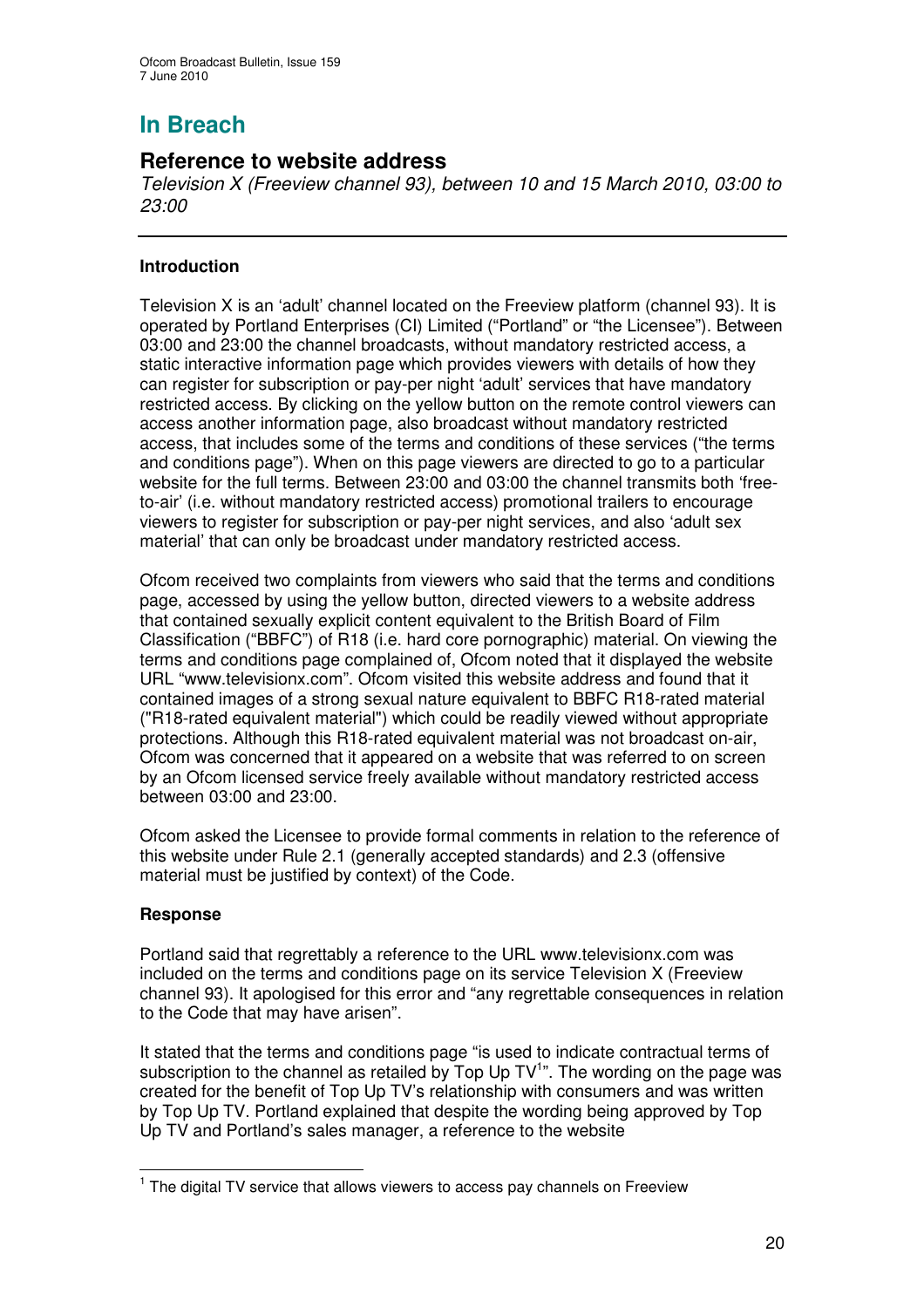www.televisionx.com was used instead of the correct reference to www.televisionxnow.co.uk, which is a website that contains no R18-rated equivalent material. It said that "unfortunately this mistake was not spotted by Portland or Top Up TV at the time". The Licensee accepted that this error "would appear to be in breach of the Code".

Portland stated that the inclusion of the website address www.televisionx.com on the terms and conditions page "was certainly inadvertent rather than deliberate". It also highlighted that the reference was placed in "an extremely obscure part of the interactive application" and in context the reference invited potential customers to view the full contractual terms and conditions rather that R18 content. It informed Ofcom that "all relevant staff members of Portland and Top Up TV have been reminded of the importance of ensuring that unencrypted references to URLs containing R18 strength content are avoided at all times, in all parts of the channel and ancillary services connected to it".

#### **Decision**

The content of websites is not broadcast material, and therefore not subject to the requirements of the Code. However, any references to websites or URLs made on air, which can be through an interactive element of a service (i.e. the yellow button), are broadcast content. Ofcom therefore has the duty and the power to regulate such references under the Communications Act 2003. Ofcom licensed services should in no circumstances promote or direct viewers to 'adult' websites which contain R18 rated equivalent material if such content can be accessed without appropriate restrictions in place. Therefore such references must not be broadcast on a service without mandatory restricted access.

Code Rules 2.1 and 2.3 apply to references to websites, promotional or otherwise, made on air because they are broadcast content. The issue in this case was whether the website address was suitable to be referred to on a licensed television service that was broadcast without mandatory restricted access, and so complied with these rules. When accessed – merely by clicking a button on a warning page to confirm that the user was over 18 – the www.televisionx.com website contained images of R18-rated equivalent material. This included explicit images of a woman inserting a dildo. This website did not require prior registration to view and therefore the reference to its URL on the terms and conditions page, which clearly directed viewers to the website, was of serious concern to Ofcom. Ofcom considered that the broadcast of this website address was a breach of generally accepted standards because of the unprotected and explicit sexual material it led to. In Ofcom's opinion, given that this website reference was broadcast between 03:00 and 23:00 on a Freeview service without mandatory restricted access, its broadcast was not justified by the context.

Ofcom therefore concluded that the reference to www.televisionx.com, as broadcast on the terms and conditions page of the service Television X, via the yellow button, was in breach of Rules 2.1 and 2.3 of the Code.

#### **Breaches of Rules 2.1 and 2.3**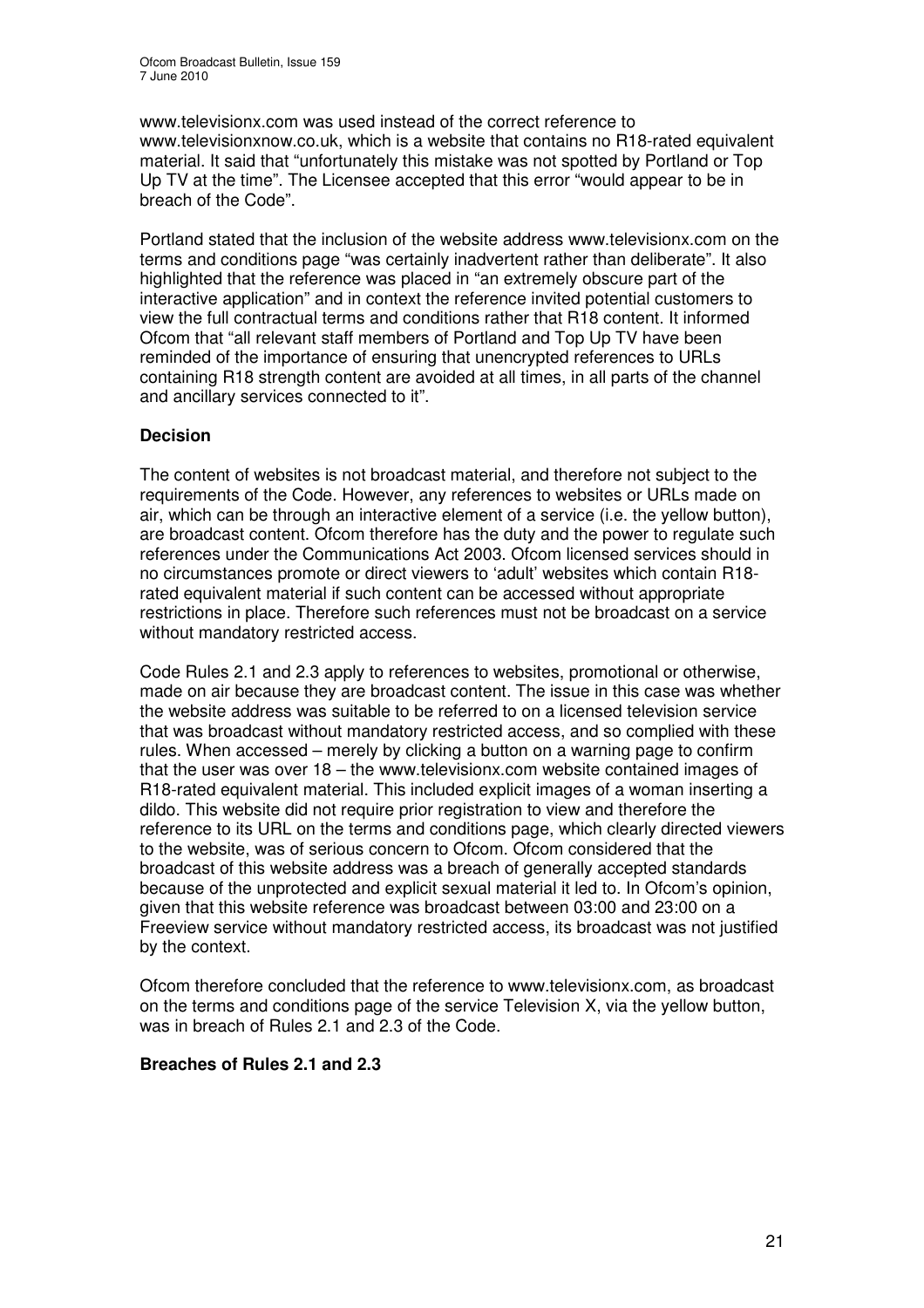## **Retention of recordings**

*Rocks TV, 11 April 2010*

#### **Introduction**

Rocks TV is a teleshopping channel that specialises in the sale of precious metal and gemstone jewellery. It is broadcast on the Sky digital satellite platform.

Ofcom has contracted out its main duties to regulate broadcast advertising to the Advertising Standards Authority ("the ASA"). The ASA received a complaint about an edition of Rocks TV. In order to consider the complaint, the ASA requested a recording of the relevant output from the broadcaster. Rocks TV was unable to provide the requested recording and so the ASA referred the matter to Ofcom for consideration of a possible breach of the broadcaster's licence conditions.

TLCS licence holders (such as Rocks TV) are required, under the terms of their licence, to keep recordings for 60 days after transmission of all of their output. If requested by Ofcom (or another body to which Ofcom has contracted out its regulatory duties, such as the ASA), Licensees are required to provide such recordings "forthwith". These requirements are set out in Condition 11 of their broadcast licence (as issued by Ofcom).

Ofcom sought Rocks TV's formal comments in relation to its failure to retain recordings of its output and therefore its inability to meet the ASA's request.

#### **Response**

Rocks TV explained that since receiving Ofcom's request for formal comments, it had been able to locate a recording of the requested material and had provided it to the ASA so that it could investigate the complaint. This recording had not been secured from Rocks TV's own compliance recording system, but from one of its competitors. Rocks TV apologised that it had not been able to provide the recording, in the first instance, from either its primary or back up recording system.

Rocks TV explained that it had contracted out its main requirements to record and keep output to a third party who had failed to record the material on this occasion. It said the third party contactor had since confirmed that full compliance recording and retention systems were now in place. Rocks TV said that recent random testing of the third party's recording and retention system has proved successful.

Rocks TV said that it was conscientious in complying with its licence obligations and hoped Ofcom would take its previous record of compliance as a longstanding licence holder into account.

#### **Decision**

A broadcaster is required to comply with all the conditions in its licence. In this case Rocks TV was unable to provide the ASA with a recording of its output when requested. This was because Rocks TV did not have the appropriate systems, and checks, in place to retain full recordings for all of its output.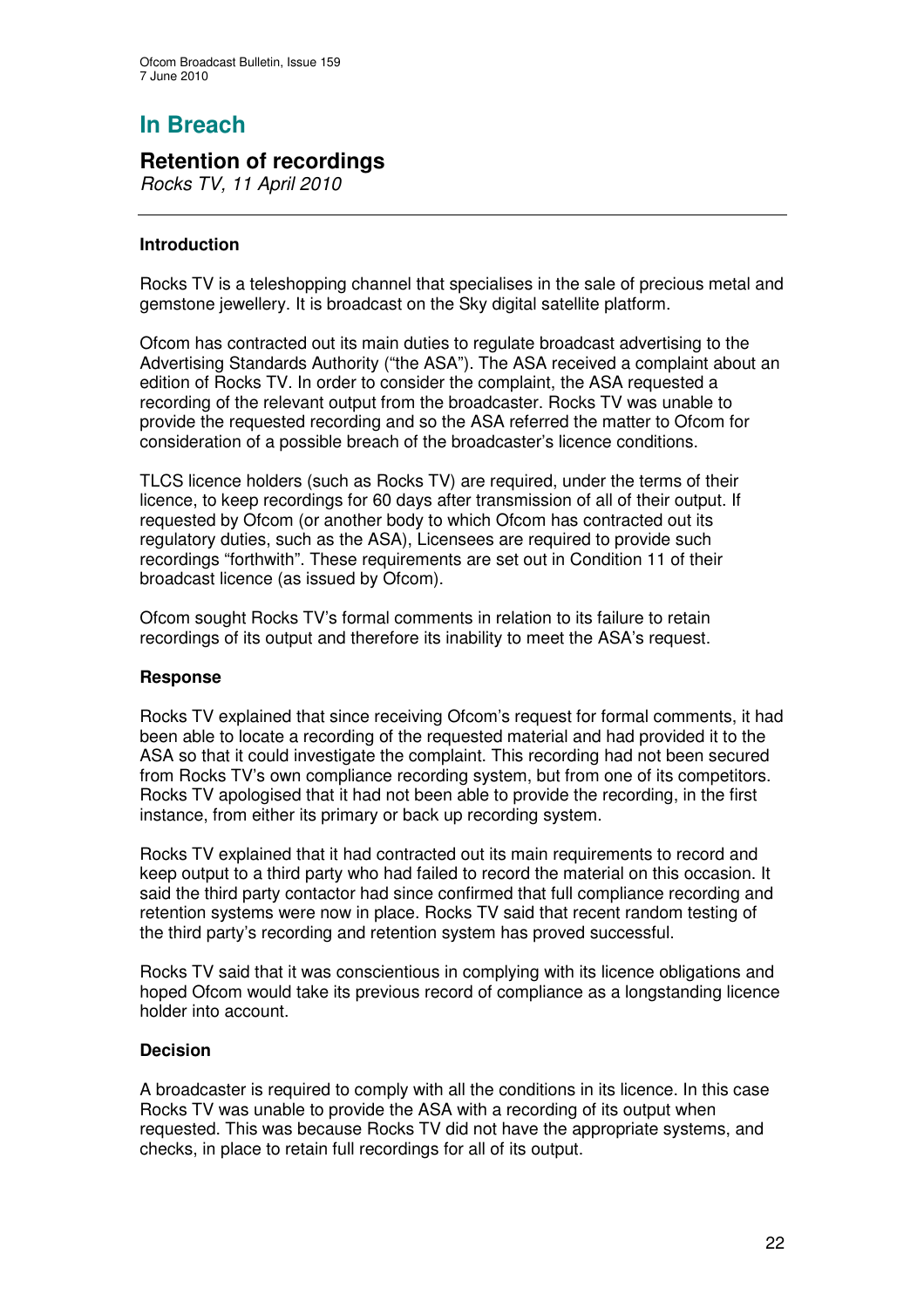While Ofcom notes that Rocks TV was able to eventually provide a recording of its output (thus enabling the ASA to consider the complaint), the recording was not provided "forthwith". Further, this recording was provided by a competitor and not Rocks TV's own "back up" recording system, which had failed on this occasion.

Ofcom acknowledges the licensee's good compliance record to date. However, this is a serious and significant breach the licence obligations and will be held on Rocks TV's compliance record.

#### **Breach of Licence Condition 11 (retention and production of recordings)**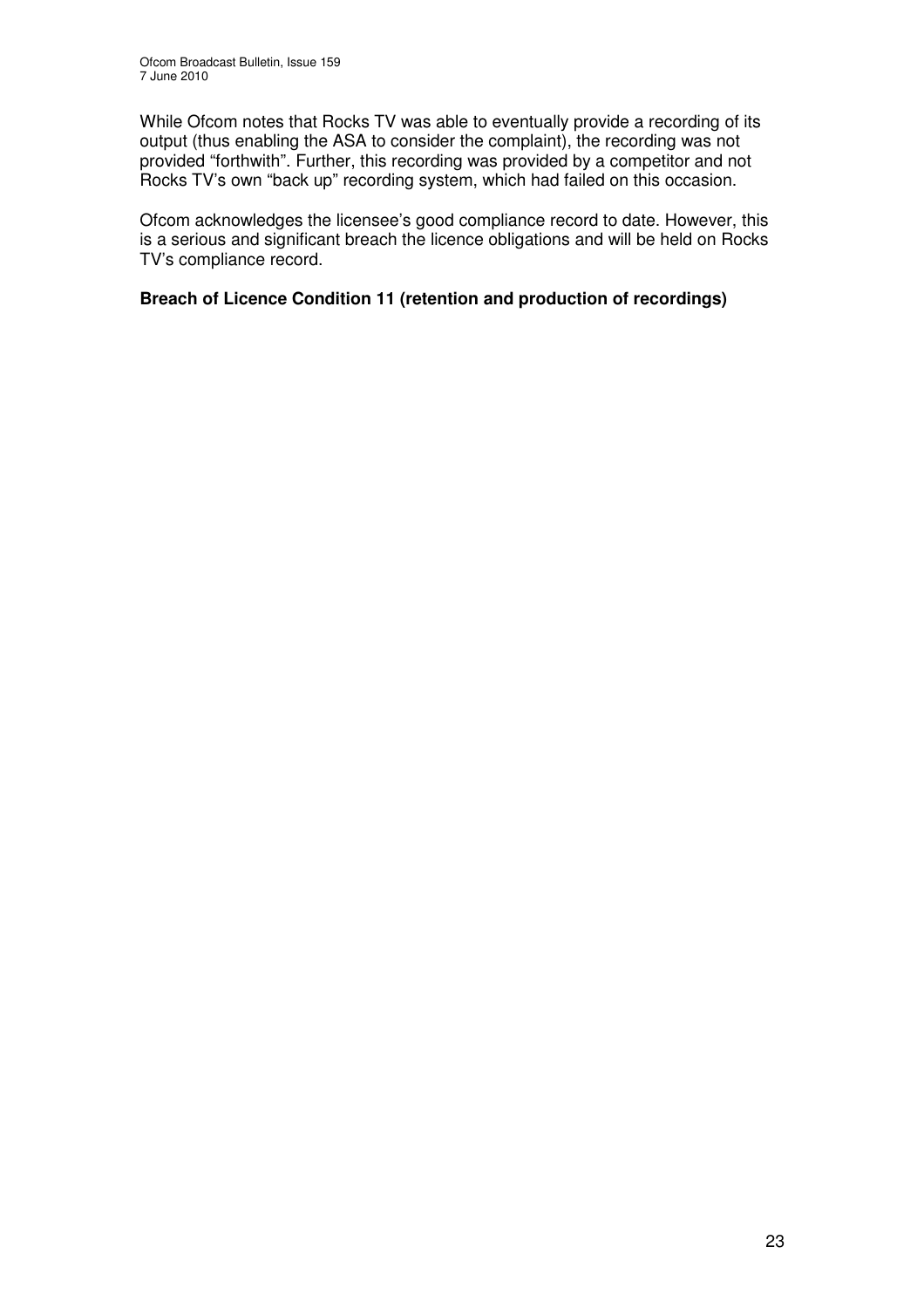# **Fairness and Privacy Cases**

## **Not Upheld**

## **Complaint by Mr Shaun McCarthy**

*Traffic Cops, BBC1, 12 November 2009*

**Summary:** Ofcom has not upheld this complaint of unwarranted infringement of privacy in the making and broadcast of the programme.

BBC1 broadcast an edition of its series *Traffic Cops*, which looked at the work of South Wales Police officers and included footage of a head-on collision on the M4 motorway.

Mr Shaun McCarthy, who owns a limousine hire company and who was one of the drivers involved in the accident, was shown being questioned about the accident by the police. His limousine was also shown in the programme and although its distinguishing markings were largely obscured, footage of the side of the vehicle revealed, albeit briefly, the company's name, logo and a telephone number. Towards the end of the programme, Mr McCarthy was shown being told by the police that he was being reported for careless and inconsiderate driving and being cautioned.

Mr McCarthy complained to Ofcom that his privacy was unwarrantably infringed in the making and broadcast of the programme as broadcast.

Ofcom found that:

- Mr McCarthy had a limited expectation of privacy in the relation to being filmed following the accident in which he was involved. However, Ofcom considered that the public interest in examining the work of the police after a road traffic accident outweighed any expectation of privacy Mr McCarthy had. Ofcom concluded therefore that Mr McCarthy's privacy was not unwarrantably infringed in the making of the programme.
- Mr McCarthy had a limited expectation of privacy that footage of him, his company logo and his telephone number would not be broadcast. However, Ofcom considered that the public interest in examining the work of the police following a road traffic accident on a public highway and in developing the public's understanding of that work outweighed any expectation of privacy Mr McCarthy had. Ofcom concluded therefore that Mr McCarthy's privacy was not unwarrantably infringed in the programme as broadcast.

#### **Introduction**

On 12 November 2009, BBC1 broadcast an edition of its series *Traffic Cops* (first shown in April 2009), which follows police officers who patrol the nation's highways and motorways. This edition looked at the work of South Wales Police officers and included footage of a road traffic accident in which two vehicles were involved in a head-on collision on the M4 motorway.

The programme showed police officers arriving at the scene of the accident and questioning the drivers and passengers of the vehicles involved to establish the cause of the collision. One of the vehicles involved in the accident was a limousine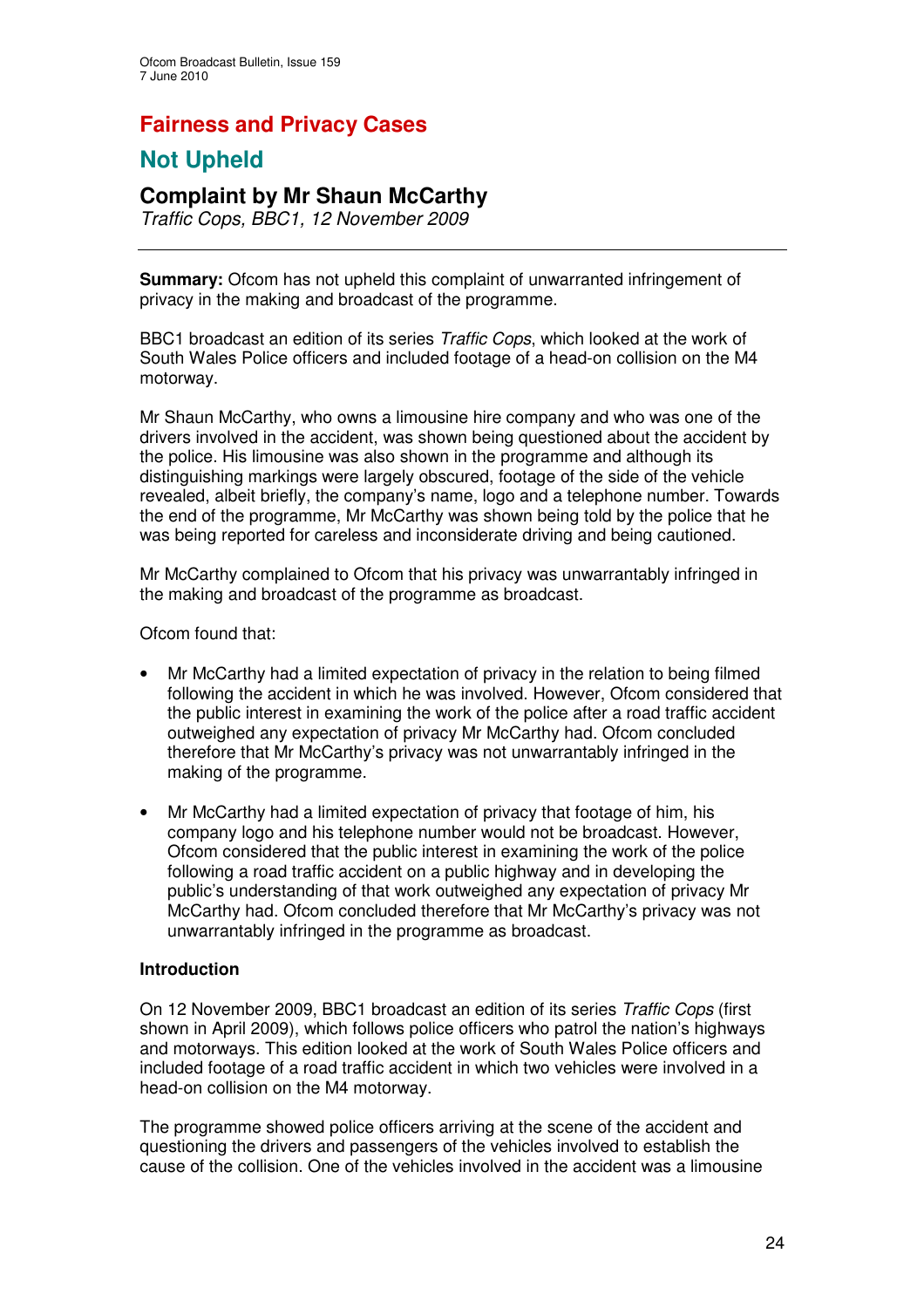driven by Mr Shaun McCarthy who had veered into the lane of oncoming traffic in a contra-flow system.

Mr McCarthy, who owns a limousine hire company, was shown being questioned by the police officers about the accident, as were the passengers in the limousine and the driver of the other vehicle involved. The limousine was shown in the programme and its distinguishing markings (that is, the company's name, a telephone number, logo and registration number plate) were largely obscured. However, as the vehicle was being moved off the carriageway, footage of the side of the vehicle revealed, albeit briefly, the company's name, "Limousine Wales", and a telephone number on its side windows. Also, the company's logo could be seen on the back of the limousine.

Towards the end of the programme, the commentary stated:

| Commentary: "Things have taken a turn for the worse for the limo driver, he's<br>being held responsible for causing the accident".               |
|--------------------------------------------------------------------------------------------------------------------------------------------------|
| Police officer: "Having looked at the scene and the position of the vehicles, it's<br>quite clear that he [Mr McCarthy] was in the wrong lanethe |

[police officer speaking to Mr McCarthy].

*cause of the collision was the limo"*.

Police officer: *"OK, I'm now reporting you for careless and inconsiderate driving, OK? You're being reported for that offence"*.

Mr McCarthy was shown being cautioned by the police officer for careless and inconsiderate driving. The programme concluded by stating that *"the driver...was offered a place on a driver improvement scheme"*.

Mr McCarthy complained to Ofcom that his privacy was unwarrantably infringed in the making and broadcast of the programme as broadcast.

#### **The Complaint**

#### **Mr McCarthy's case**

In summary, Mr McCarthy complained that his privacy was unwarrantably infringed in the making of the programme in that:

a) He was unaware why he was being filmed and he did not give his permission.

In particular, Mr McCarthy said that it was not explained to him either by the police officers or the camera crew why he was being filmed. He said that the only time the camera crew was mentioned to him was by a police officer who said that they had a camera crew with them before going on to caution him.

In summary, Mr McCarthy complained that his privacy was unwarrantably infringed in the programme as broadcast in that:

b) His face was not obscured in the programme and his company name "Limousines Wales" and his home telephone number were shown in the programme. The programme also displayed the company logo which is a dragon and a flag.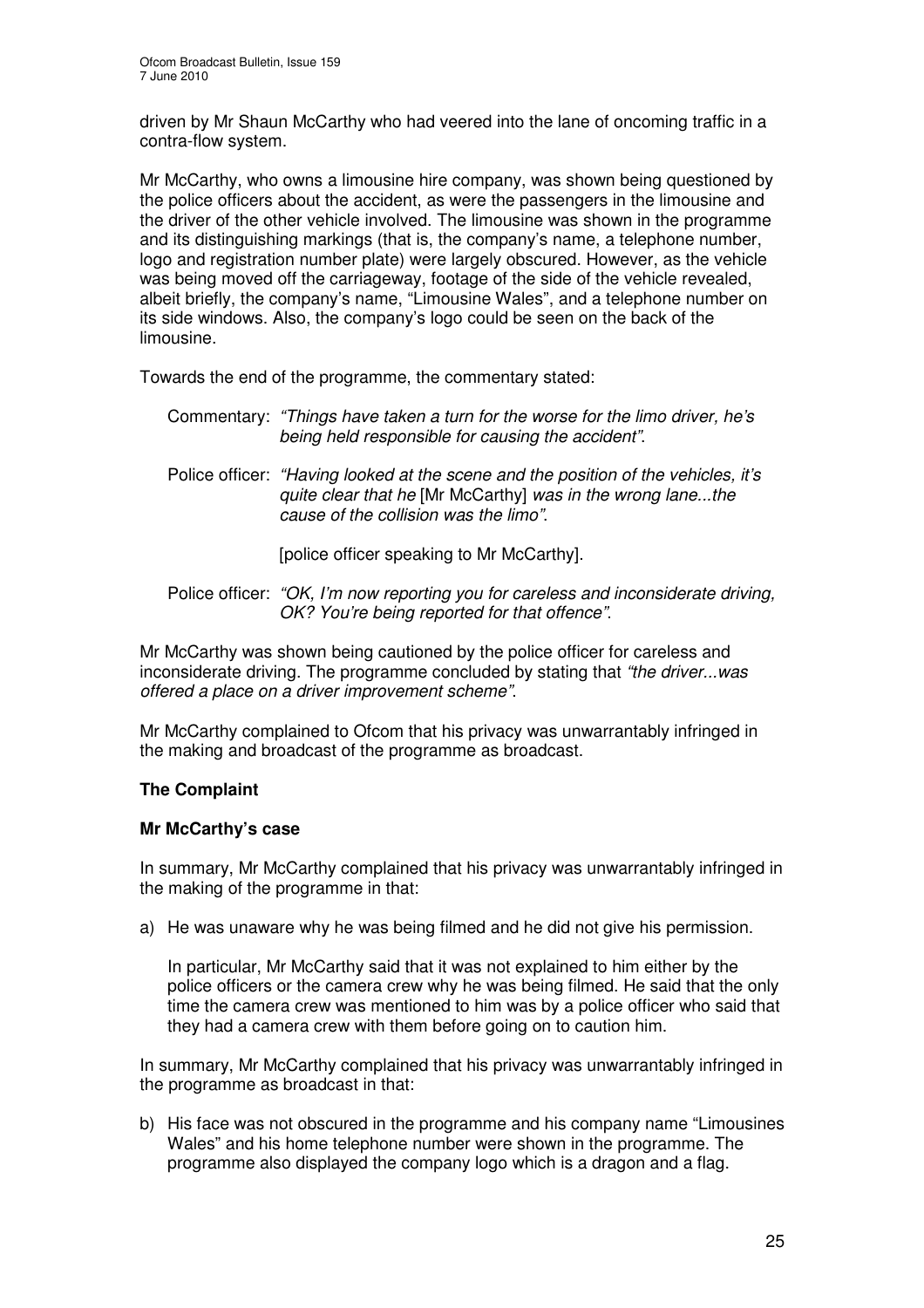By way of background, Mr McCarthy said that he did not expect that any footage of the accident would be broadcast on national television networks. He said that at the time of the accident only a handful of people knew about it. Now that it has been broadcast, he said that he was constantly reminded of the accident and has been treated by other people like a criminal despite never convicted of any offence.

#### **The BBC's case**

In summary, the BBC responded to Mr McCarthy's complaint that his privacy was unwarrantably infringed in the making of the programme in that:

a) The BBC said that while Mr McCarthy was not told why he was being filmed and may have preferred not to have been, he was filmed in his capacity as a professional limousine driver on a busy public thoroughfare where he would have enjoyed only a limited expectation of privacy. The BBC said that Mr McCarthy was, in the opinion of the police at the scene of the accident, responsible for causing the accident and, in due course, accepted a place on a Driver Improvement Course as a consequence. It said that it believed that Mr McCarthy's expectation would therefore be significantly reduced in light of his actions.

The BBC also said that there was a strong public interest in a programme of this nature in showing the work of the police and that it was in the public interest to include the footage of the accident for which Mr McCarthy was found responsible.

In summary, the BBC responded to Mr McCarthy's complaint that his privacy was unwarrantably infringed in the programme as broadcast in that:

b) The BBC said that any infringement of Mr McCarthy's privacy resulting from the broadcast of the programme was warranted in that the strong public interest in showing this incident outweighed his right to privacy. It said that Mr McCarthy was found by the police to have been responsible for causing the accident by losing control of his limousine and colliding with oncoming traffic.

The BBC said that in the version of the programme about which Mr McCarthy had complained, neither his company's name, logo nor his telephone number were visible. It said that these features could be seen in the programme when first broadcast but that, as a gesture of good will, the BBC had agreed to obscure these details in all future broadcasts. The BBC said that it accepted that there was a section of the programme in which the side of the limousine was shown and the company name "Limousine Wales" and Mr McCarthy's telephone number were not obscured. However, the BBC said that the programme makers had taken the decision not to obscure this particular section of the programme as they did not consider the details to be visible in the programme due to the brevity of the footage, the oblique angle of the vehicle window and the reflective glare on the window. It was therefore unnecessary, the BBC said, for these details to be obscured. In relation to Mr McCarthy's "Welsh dragon" company logo, the BBC said that the programme makers did not believe that it would be necessary to obscure the image given that it was a relatively commonplace picture from which it would not have been possible to identify Mr McCarthy's company or personal details.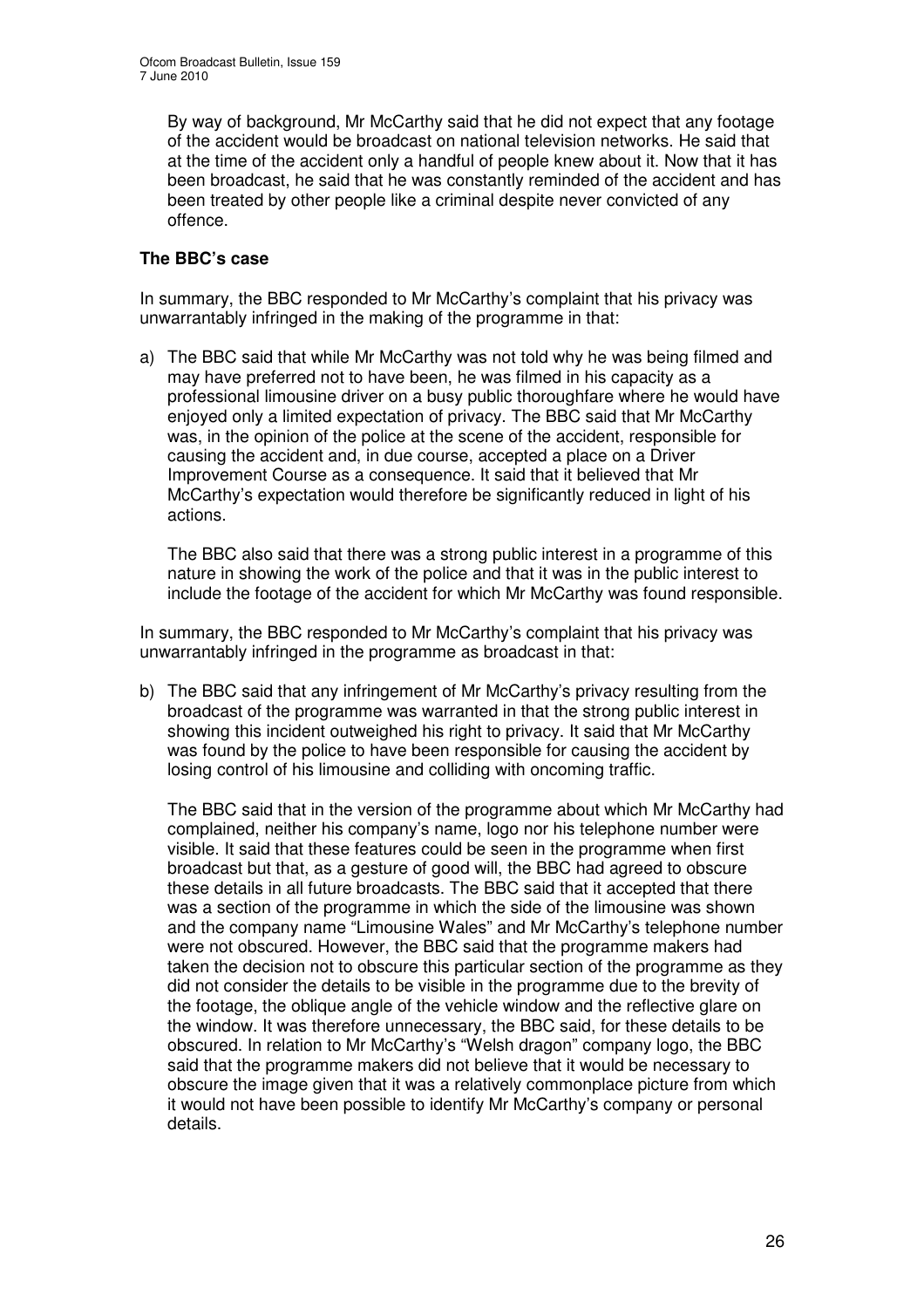#### **Decision**

Ofcom's statutory duties include the application, in the case of all television and radio services, of standards which provide adequate protection to members of the public and all other persons from unfair treatment and unwarranted infringement of privacy in, or in the making of, programmes included in such services.

In carrying out its duties, Ofcom has regard to the need to secure that the application of these standards is in the manner that best guarantees an appropriate level of freedom of expression. Ofcom is also obliged to have regard, in all cases, to the principles under which regulatory activities should be transparent, accountable, proportionate and consistent and targeted only at cases in which action is needed.

In reaching its decision on Mr McCarthy's complaint, Ofcom considered all the relevant material provided by both parties. This included a recording of the programme as broadcast and a transcript of it along with written submissions and supporting material provided by both parties.

In Ofcom's view, the individual's right to privacy has to be balanced against the competing right of the broadcaster to freedom of expression. Neither right as such has precedence over the other and where there is a conflict between the two, it is necessary to intensely focus on the comparative importance of the specific rights. Any justification for interfering with or restricting each right must be taken into account and any interference or restriction must be proportionate.

This is reflected in how Ofcom applies Rule 8.1 of the Code which states that any infringement of privacy in programmes or in connection with obtaining material included in programmes must be warranted.

a) Ofcom considered Mr McCarthy's complaint that his privacy was unwarrantably infringed in the making of the programme in that he was filmed without his consent.

In considering whether Mr McCarthy's privacy was unwarrantably infringed in the making of the programme infringed Mr McCarthy's privacy, Ofcom first considered the extent to which Mr McCarthy could have expected that he would not be filmed in the particular circumstances.

Ofcom noted that Mr McCarthy was filmed by the programme makers in the period following a road traffic accident in which the vehicle he was driving had collided with an on-coming car (for which he had accepted responsibility). He was also filmed being cautioned by the police for his role in the accident. Ofcom considered that Mr McCarthy would have had some expectation that he would not be filmed for a television programme in such a situation.

However, Ofcom noted that the filming took place on a public highway and Mr that McCarthy was clearly visible to other motorway users. Further, Mr McCarthy had been filmed openly and the programme makers had not concealed the fact that they were filming him.

Having given consideration to all of the factors above, Ofcom considered that Mr McCarthy had only a limited expectation of privacy in relation to being filmed in these circumstances.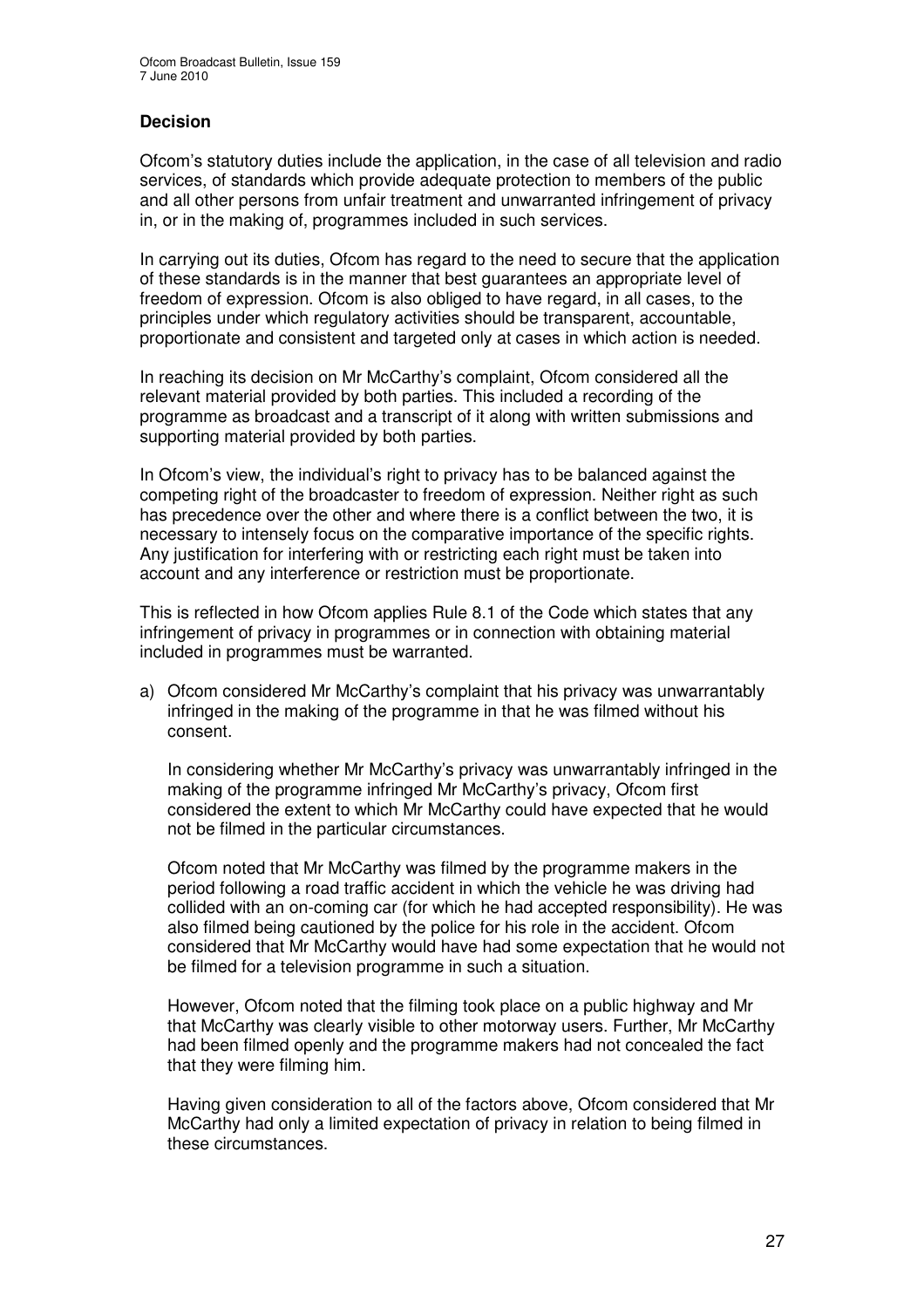Ofcom then went on to consider the broadcaster's competing right to freedom of expression and the public interest in examining the work of the police following a road traffic accident on a public highway. In Ofcom's view, it would be inappropriate to unduly constrain programme makers' ability to film in these circumstances. It took the view that this outweighed Mr McCarthy's expectation of privacy in relation to being filmed.

Taking all of these factors into account, Ofcom therefore found that there was no unwarranted infringement of Mr McCarthy's privacy in the making of the programme.

b) Ofcom considered Mr McCarthy's complaint that his privacy was unwarrantably infringed in the programme as broadcast in that his face was not obscured and that his company's name, logo and his telephone number were shown.

In considering whether Mr McCarthy's privacy was unwarrantably infringed in the programme as broadcast, Ofcom first considered the extent to which Mr McCarthy could have expected that the footage of him filmed at the scene of the accident (including images of his face, his company's name, logo and his telephone number) would not be broadcast.

Ofcom noted that the footage of Mr McCarthy included in the programme had been filmed by the programme makers shortly after a road traffic accident in which the vehicle he was driving had collided with an on-coming car.

Ofcom watched the programme as broadcast and paid particular attention to the parts that included footage of Mr McCarthy. Ofcom noted that McCarthy's face was shown unobscured in the programme and his voice was heard. It also noted that his company's name "Limousine Wales", his company logo and telephone number were visible, albeit very briefly, as the vehicle was being pushed onto the hard shoulder of the motorway. Ofcom considered that Mr McCarthy was identifiable from this footage included in the programme.

Ofcom considered that Mr McCarthy may have had some expectation that footage of him filmed at the scene of the accident (including images of his face, his company's name, logo and his telephone number) would not be broadcast in a television programme.

However, Ofcom also took note that the footage of Mr McCarthy that was shown in the programme had been filmed on a public highway where he had been clearly visible to other motorway users. The footage of Mr McCarthy had been filmed openly and that the programme makers had not concealed the fact that they were filming him.

Ofcom also noted that at the end of the programme, the commentary stated:

*"The limousine driver whose head-on collision in a contraflow caused such a headache for everyone, was offered a place on a driver improvement scheme."*

Ofcom further noted that, although Mr McCarthy was not arrested or charged with an offence following the accident, he was cautioned by the police officer at the scene for causing the accident. Ofcom noted that Mr McCarthy was reported for careless and inconsiderate driving which he did not contest and for which he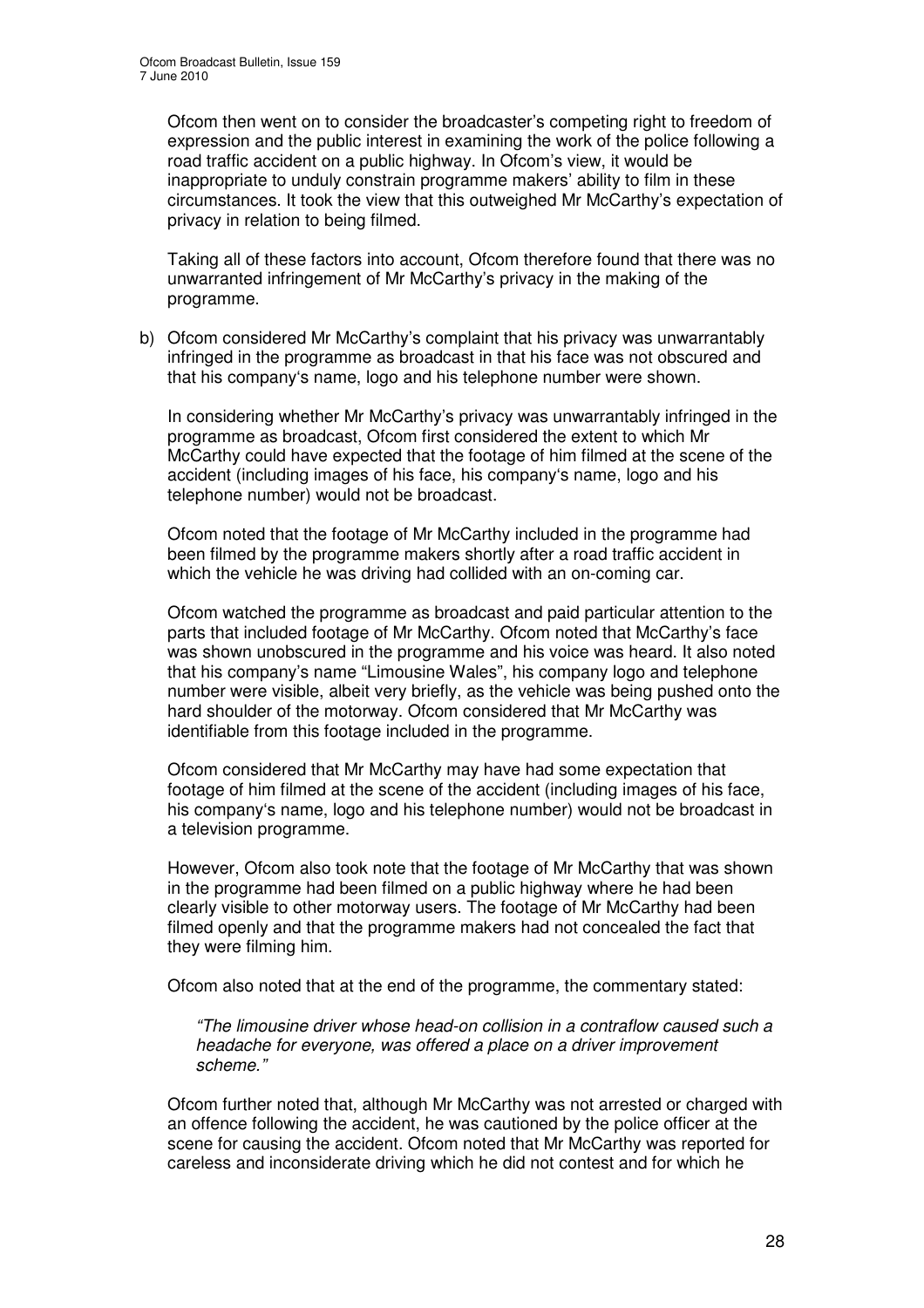subsequently accepted a place on a Driver Improvement Course as an alternative to the offence being referred to the Crown Prosecution Service.

In these circumstances, Ofcom considered that Mr McCarthy had only a limited expectation that footage of his face, company's name, logo and telephone number in the programme would not be broadcast.

Ofcom then went on to weigh the broadcaster's competing right to freedom of expression and the audience's right to receive information and ideas without unnecessary interference. In the circumstances of this particular case, Ofcom considered that the right to freedom of expression and the public interest in the programme examining the work of the police following a road traffic accident on a public highway and in developing the public's understanding of the range of situations dealt with by the police outweighed Mr McCarthy's limited expectation of privacy in relation to the footage of him which was broadcast.

Taking all of these factors into account, Ofcom therefore found that there was no unwarranted infringement of Mr McCarthy's privacy in the broadcast of the programme.

**Accordingly, Ofcom has not upheld Mr McCarthy's complaint of unwarranted infringement of privacy in either the making or the broadcast of the programme.**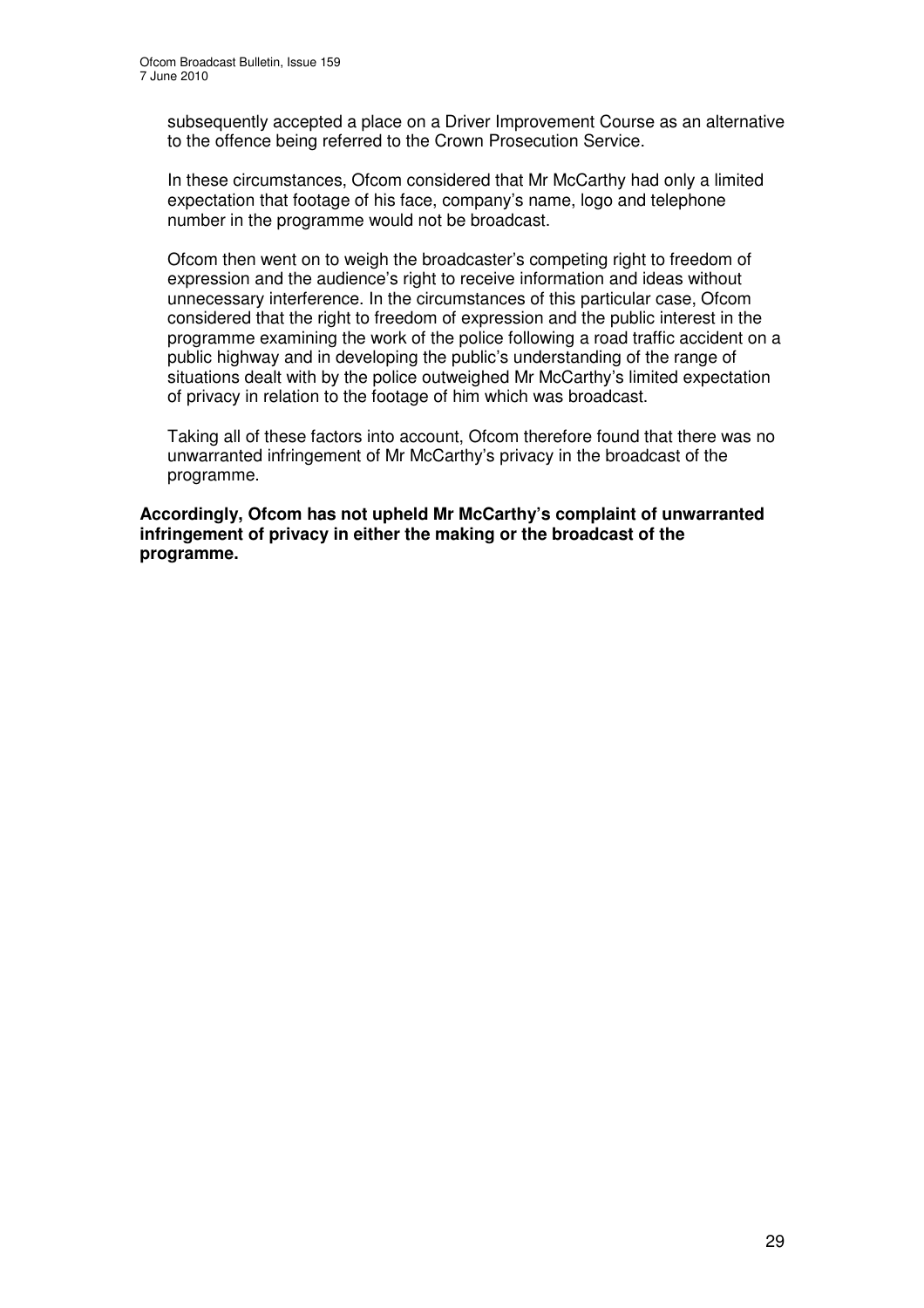## **Other Programmes Not in Breach**

## **Up to 17 May 2010**

| Programme                                            | <b>Transmission</b><br><b>Date</b> | <b>Broadcaster</b>         | <b>Categories</b>                            | Number of<br>complaints |
|------------------------------------------------------|------------------------------------|----------------------------|----------------------------------------------|-------------------------|
| 4Music Big Ones                                      | 27/04/2010                         | 4Music                     | <b>Nudity</b>                                | 1                       |
| 7 Day Sunday                                         | 18/04/2010                         | <b>BBC Radio 5</b><br>Live | Offensive language                           | 1                       |
| Aviva sponsors ITV Drama<br>Premiers                 | 09/05/2010                         | ITV1                       | Violence and dangerous<br>behaviour          | 1                       |
| <b>BBC News</b>                                      | 06/05/2010                         | <b>BBC News</b><br>Channel | Generally accepted<br>standards              | $\mathbf{1}$            |
| <b>BBC News</b>                                      | 06/05/2010                         | <b>BBC News</b><br>Channel | Generally accepted<br>standards              | 1                       |
| <b>BBC News</b>                                      | 24/04/2010                         | BBC <sub>1</sub>           | Offensive language                           | 1                       |
| <b>Brainiac: Science Abuse</b>                       | 30/04/2010                         | Sky Three                  | Generally accepted<br>standards              | $\overline{1}$          |
| <b>Breakfast</b>                                     | 12/05/2010                         | BBC <sub>1</sub>           | Offensive language                           | 1                       |
| <b>Britain's Got More Talent</b><br><b>Auditions</b> | 02/05/2010                         | ITV <sub>2</sub>           | Drugs, smoking,<br>solvents or alcohol       | $\overline{1}$          |
| <b>Britain's Got More Talent</b><br><b>Auditions</b> | 25/04/2010                         | ITV2                       | Sexual material                              | 1                       |
| <b>Britain's Got Talent</b>                          | 24/04/2010                         | ITVI                       | Generally accepted<br>standards              | $\mathbf{1}$            |
| <b>Britain's Got Talent</b>                          | 01/05/2010                         | ITV1                       | Nudity                                       | $\overline{\mathbf{4}}$ |
| <b>Britain's Got Talent</b>                          | 08/05/2010                         | ITVI                       | Violence and dangerous<br>behaviour          | $\overline{4}$          |
| Carpet Right's sponsorship<br>of House               | 25/04/2010                         | Sky 1                      | Generally accepted<br>standards              | $\mathbf{1}$            |
| Celebrity Juice (trailer)                            | 20/04/2010                         | ITV <sub>2</sub>           | Sexual material                              | 1                       |
| Celebrity Juice (trailer)                            | 13/05/2010                         | ITV <sub>2</sub>           | Sexual material                              | $\mathbf{1}$            |
| <b>Central Tonight</b>                               | 30/04/2010                         | <b>ITV1 Central</b>        | Due accuracy                                 | $\mathbf{1}$            |
| Channel 4 Pigeon ident                               | 08/05/2010                         | Channel 4                  | Animal welfare                               | 1                       |
| Channel 4's Alternative<br><b>Election Night</b>     | 06/05/2010                         | Channel 4                  | Age<br>discrimination/offence                | $\overline{2}$          |
| Channel 4's Alternative<br><b>Election Night</b>     | 06/05/2010                         | Channel 4                  | Religious/Beliefs<br>discrimination/offence  | $\mathbf{1}$            |
| Channel 4's Alternative<br><b>Election Night</b>     | 06/05/2010                         | Channel 4                  | Sexual orientation<br>discrimination/offence | $\overline{2}$          |
| Channel 4's Alternative<br><b>Election Night</b>     | 06/05/2010                         | Channel 4                  | Offensive language                           | 3                       |
| <b>Chris Moyles Show</b>                             | 22/04/2010                         | <b>BBC Radio 1</b>         | Generally accepted<br>standards              | 1                       |
| Come Dine with Me Extra<br>Portions                  | 08/05/2010                         | Channel 4                  | Race<br>discrimination/offence               | 1                       |
| Competition sponsorship                              | 29/04/2010                         | Radio<br>Pembrokeshire     | Sponsorship                                  | $\mathbf{1}$            |
| <b>Coronation Street</b>                             | 10/05/2010                         | ITV1                       | Drugs, smoking,<br>solvents or alcohol       | 6                       |
| <b>Coronation Street</b>                             | 19/04/2010                         | ITV1                       | Religious/Beliefs<br>discrimination/offence  | $\mathbf{1}$            |
| <b>Coronation Street</b>                             | 11/04/2010                         | ITV1                       | Generally accepted<br>standards              | $\mathbf{1}$            |
| <b>Coronation Street</b>                             | 06/05/2010                         | ITV1                       | Product placement                            | 1                       |
| <b>Coronation Street</b>                             | 23/04/2010                         | ITV1                       | Sexual material                              | $\mathbf{1}$            |
| <b>Coronation Street Omnibus</b>                     | 09/05/2010                         | ITV <sub>1</sub>           | Product placement                            | 1                       |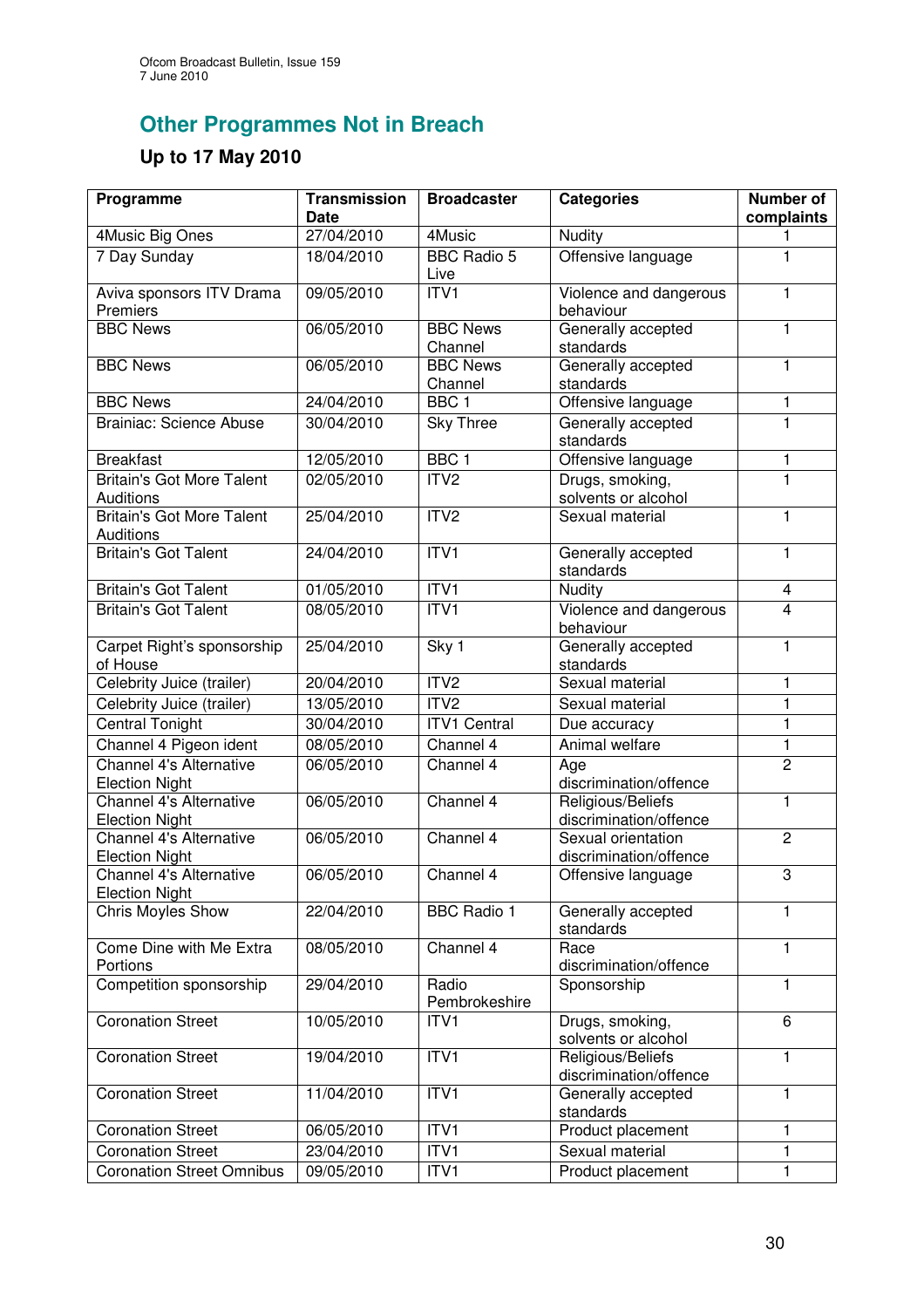| Cougar Town (trailer)               | 05/04/2010 | Living $+1$      | Sexual material                                 | 1              |
|-------------------------------------|------------|------------------|-------------------------------------------------|----------------|
| <b>Cowboy Builders</b>              | 04/05/2010 | Five             | Race                                            | 1              |
|                                     |            |                  | discrimination/offence                          |                |
| Cricket                             | 12/04/2010 | ITV4             | Race                                            | 1              |
|                                     |            |                  | discrimination/offence                          |                |
| Dance Your Ass Off (trailer)        | 03/05/2010 | Sky 3            | Generally accepted<br>standards                 | 1              |
| Deal or No Deal                     | 25/04/2010 | Channel 4        | <b>Disability</b>                               | 1              |
|                                     |            |                  | discrimination/offence                          |                |
| Deal or No Deal                     | 04/05/2010 | Channel 4        | Gender, including                               | 1              |
|                                     |            |                  | Transgender                                     |                |
|                                     |            |                  | discrimination                                  |                |
| <b>Desperate Housewives</b>         | 23/04/2010 | E4               | Offensive language                              | 1              |
| (trailer)<br>Dickinson's Real Deal  | 07/05/2010 | ITV1             |                                                 | 1              |
|                                     | 26/04/2010 | BBC <sub>1</sub> | Competitions<br>Sexual material                 | $\mathbf{1}$   |
| <b>Doctors</b><br>EastEnders        | 27/04/2010 | BBC <sub>1</sub> | Religious/Beliefs                               | 1              |
|                                     |            |                  | discrimination/offence                          |                |
| EastEnders                          | 30/04/2010 | BBC <sub>1</sub> | Religious/Beliefs                               | 1              |
|                                     |            |                  | discrimination/offence                          |                |
| EastEnders                          | 03/05/2010 | BBC <sub>1</sub> | Religious/Beliefs                               | $\mathbf{1}$   |
|                                     |            |                  | discrimination/offence                          |                |
| EastEnders                          | 29/04/2010 | BBC <sub>1</sub> | Sexual orientation                              | $\overline{4}$ |
|                                     |            |                  | discrimination/offence                          |                |
| EastEnders                          | 13/05/2010 | BBC <sub>1</sub> | Sexual orientation                              | 3              |
| Easter Special                      | 02/04/2010 | Glory TV         | discrimination/offence<br>Materially misleading | 1              |
| Emmerdale                           | 07/05/2010 | ITVI             | Generally accepted                              | $\mathbf{1}$   |
|                                     |            |                  | standards                                       |                |
| Europa League Final                 | 12/05/2010 | Five             | Competitions                                    | 1              |
| Everybody Loves Raymond             | 06/05/2010 | Channel 4        | Race                                            | 1              |
|                                     |            |                  | discrimination/offence                          |                |
| FA Cup Final                        | 15/05/2010 | ITV1             | Generally accepted                              | 1              |
|                                     |            |                  | standards                                       |                |
| Facejacker                          | 23/04/2010 | Channel 4        | Race                                            | $\mathbf{1}$   |
| FlashForward                        | 26/04/2010 | Five             | discrimination/offence<br><b>COSTA</b>          | $\overline{c}$ |
| Glee                                | 15/03/2010 | E4               | <b>Disability</b>                               | 3              |
|                                     |            |                  | discrimination/offence                          |                |
| Glenn Martin DDS                    | 24/04/2010 | Sky1             | Generally accepted                              | 1              |
|                                     |            |                  | standards                                       |                |
| <b>GMTV</b>                         | 11/05/2010 | ITVI             | Generally accepted                              | 1              |
|                                     |            |                  | standards                                       |                |
| <b>GMTV</b>                         | 27/04/2010 | ITV1             | Suicide and self harm                           | 1              |
| <b>Gridlock and Road Rage</b>       | 02/05/2010 | More4            | Offensive language                              | 1              |
| Have I Got a Bit More News          | 17/04/2010 | BBC <sub>2</sub> | Religious/Beliefs<br>discrimination/offence     | $\overline{2}$ |
| for You<br>Have I Got Election News | 07/05/2010 | BBC <sub>1</sub> | Generally accepted                              | 1              |
| for You                             |            |                  | standards                                       |                |
| Have I Got News for You             | 26/04/2010 | BBC <sub>2</sub> | Religious/Beliefs                               | 1              |
|                                     |            |                  | discrimination/offence                          |                |
| Heston's Gothic Horror              | 27/04/2010 | Channel 4        | Religious/Beliefs                               | 1              |
| Feast                               |            |                  | discrimination/offence                          |                |
| Homes under the Hammer              | 28/04/2010 | BBC <sub>1</sub> | Gender, including                               | 1              |
|                                     |            |                  | Transgender<br>discrimination                   |                |
| Hostel Part 2                       | 22/03/2010 | Five             | Generally accepted                              | $\mathbf{1}$   |
|                                     |            |                  | standards                                       |                |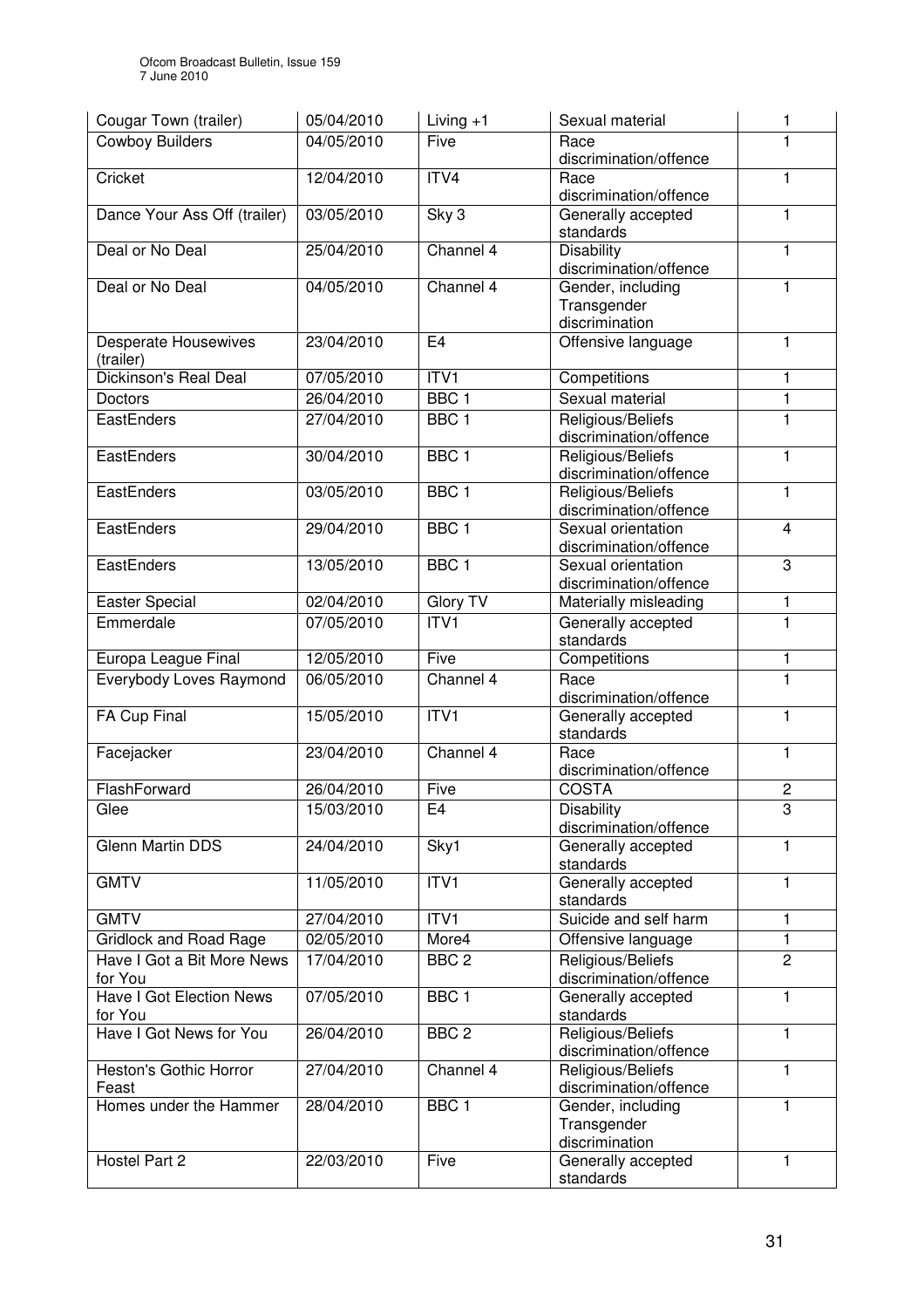| Iron Chef UK                                  | 30/04/2010 | Channel 4              | Animal welfare                                     | 1              |
|-----------------------------------------------|------------|------------------------|----------------------------------------------------|----------------|
| <b>ITV News</b>                               | 08/02/2010 | ITV <sub>1</sub>       | Due accuracy                                       | 1              |
| <b>ITV1 HD trailer</b>                        | 25/04/2010 | ITVI                   | Generally accepted<br>standards                    | 1              |
| <b>ITV1 HD trailer</b>                        | various    | ITVI                   | Generally accepted<br>standards                    | $\overline{3}$ |
| ITV1 HD trailer                               | 04/05/2010 | ITV <sub>1</sub>       | Generally accepted<br>standards                    | $\mathbf{1}$   |
| Joanna Lumley's Nile                          | 26/04/2010 | ITVI                   | Due accuracy                                       | 1              |
| <b>Killer Volcanoes</b>                       | 03/05/2010 | Channel 4              | Violence and dangerous<br>behaviour                | 1              |
| Last of the Dambusters                        | 05/05/2010 | Five                   | Offensive language                                 | 1              |
| Live from Studio Five                         | 10/05/2010 | Five                   | Age<br>discrimination/offence                      | 1              |
| Live from Studio Five                         | 04/05/2010 | Five                   | Generally accepted<br>standards                    | 1              |
| Look North                                    | 30/04/2010 | <b>BBC 1 North</b>     | Nudity                                             | 1              |
| Loose Women                                   | 11/05/2010 | ITV1                   | Sexual material                                    | 1              |
| Maltesers' sponsorship of<br>Loose Women      | 29/04/2010 | ITV1                   | Gender, including<br>Transgender<br>discrimination | 1              |
| Mazuma Mobile's sponsors<br>Star Trek Voyager | 31/03/2010 | Virgin 1               | Advertising content                                | $\mathbf{1}$   |
| Midsomer Murders (trailer)                    | 03/05/2010 | ITVI                   | Animal welfare                                     | 1              |
| Naked Office (trailer)                        | 29/04/2010 | Virgin 1               | Nudity                                             | $\overline{2}$ |
| Naked Office (trailer)                        | 06/05/2010 | Virgin 1               | Nudity                                             | 1              |
| News update                                   | 06/05/2010 | BBC <sub>1</sub>       | Generally accepted<br>standards                    | 1              |
| Newsnight                                     | 08/05/2010 | BBC <sub>2</sub>       | Offensive language                                 | 1              |
| <b>Newspaper Review</b>                       | 29/04/2010 | <b>Sky News</b>        | Race<br>discrimination/offence                     | $\overline{1}$ |
| Numberjacks                                   | 06/05/2010 | CBeebies               | Suicide and self harm                              | 1              |
| Outnumbered                                   | 06/05/2010 | BBC <sub>1</sub>       | Animal welfare                                     | $\overline{2}$ |
| Over the Rainbow                              | 08/05/2010 | BBC <sub>1</sub>       | Premium rate services                              | $\mathbf{1}$   |
| Paddy Range                                   | 24/02/2010 | The Quay<br>107.4FM    | <b>Commercial References</b>                       | 1              |
| <b>Pineapple Dance Studios</b>                | 09/05/2010 | Sky1                   | Sexual material                                    | 1              |
| Pineapple Dance Studios<br>Finale             | 09/05/2010 | Sky1                   | Generally accepted<br>standards                    | 1              |
| <b>Premier League Football</b>                | 02/05/2010 | Sky Sports 1           | Race<br>discrimination/offence                     | 1              |
| <b>Question Time</b>                          | 29/04/2010 | BBC <sub>1</sub>       | Race<br>discrimination/offence                     | 1              |
| Real Football Phone-In                        | 15/03/2010 | Real Radio<br>Scotland | Religious/Beliefs<br>discrimination/offence        | 5              |
| Satire: The Great British<br>Tradition        | 10/05/2010 | <b>BBC Radio 4</b>     | Offensive language                                 | 1              |
| Scream If You Know the<br>Answer (trailer)    | 09/05/2010 | Watch                  | Materially misleading                              | 1              |
| <b>Shameless</b>                              | 27/04/2010 | E <sub>4</sub>         | Generally accepted<br>standards                    | $\overline{2}$ |
| <b>Simon Bates</b>                            | 12/05/2010 | <b>Classic FM</b>      | Materially misleading                              | $\mathbf{1}$   |
| <b>Sky News</b>                               | 25/04/2010 | <b>Sky News</b>        | Religious/Beliefs<br>discrimination/offence        | 1              |
| <b>Sky News</b>                               | 06/05/2010 | <b>Sky News</b>        | Generally accepted<br>standards                    | 1              |
| <b>Sky News</b>                               | 06/05/2010 | <b>Sky News</b>        | Generally accepted                                 | 3              |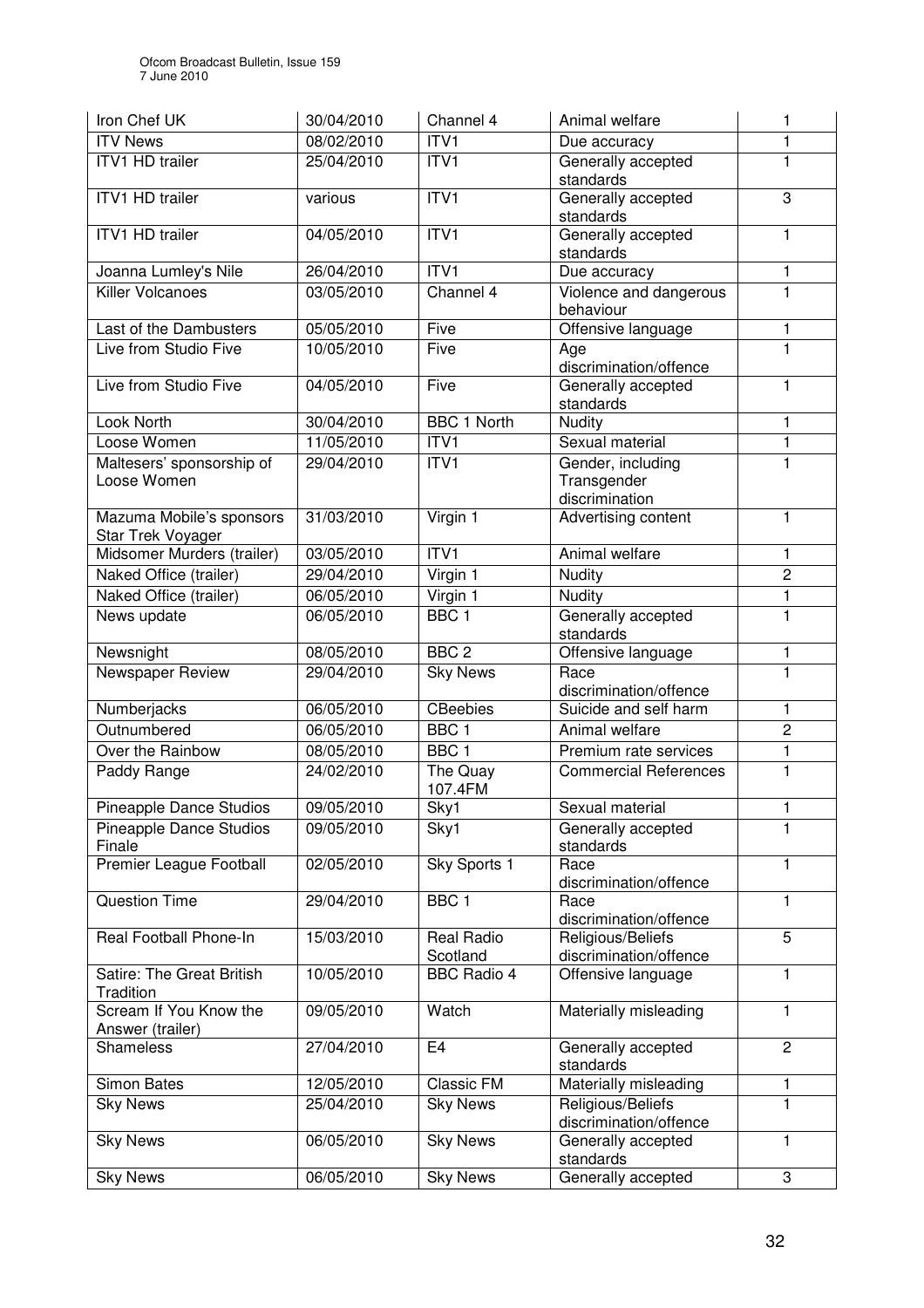|                                                |            |                           | standards                                       |                |
|------------------------------------------------|------------|---------------------------|-------------------------------------------------|----------------|
| <b>Sky News</b>                                | 06/05/2010 | <b>Sky News</b>           | Generally accepted<br>standards                 | 3              |
| <b>Sky News</b>                                | 24/04/2010 | <b>Sky News</b>           | Suicide and self harm                           | 1              |
| <b>Sky News at Six</b>                         | 01/05/2010 | <b>Sky News</b>           | Violence and dangerous<br>behaviour             | $\overline{1}$ |
| <b>Sky News Today</b>                          | 11/05/2010 | <b>Sky News</b>           | Due impartiality/bias                           | 1              |
| Sunshine                                       | 29/04/2010 | Film4                     | Hypnotic and other<br>techniques                | 1              |
| Supernatural (trailer)                         | 04/04/2010 | Living                    | Scheduling                                      | 1              |
| The Graham Norton Show                         | 11/05/2010 | BBC <sub>1</sub>          | Offensive language                              | 1              |
| The Jeremy Kyle Show                           | 10/05/2010 | ITV1                      | Generally accepted<br>standards                 | 1              |
| The Long Drive Home                            | 23/04/2010 | Live 960                  | Sexual material                                 | 1              |
| The National Lottery                           | 15/05/2010 | BBC <sub>1</sub>          | Competitions                                    | $\mathbf{1}$   |
| The Now Show                                   | 27/03/2010 | <b>BBC Radio 4</b>        | Religious/Beliefs<br>discrimination/offence     | 1              |
| The Official Chart with<br><b>Reggie Yates</b> | 18/04/2010 | <b>BBC Radio 1</b>        | Generally accepted<br>standards                 | 1              |
| The Official Chart with<br>Reggie Yates        | 25/04/2010 | <b>BBC Radio 1</b>        | Offensive language                              | 1              |
| The One Show                                   | 27/04/2010 | BBC <sub>1</sub>          | Animal welfare                                  | $\mathbf{1}$   |
| The Osbournes                                  | 22/04/2010 | Viva                      | Animal welfare                                  | 1              |
| The Simpsons                                   | 15/04/2010 | Sky <sub>2</sub>          | Religious/Beliefs<br>discrimination/offence     | 1              |
| The Trisha Goddard Show                        | 13/05/2010 | Five                      | Generally accepted<br>standards                 | $\mathbf{1}$   |
| The Unbelievable Truth                         | 02/05/2010 | <b>BBC Radio 4</b>        | Generally accepted<br>standards                 | 1              |
| The World's Fattest<br>Families and Me         | 03/05/2010 | Channel 4                 | Animal welfare                                  | $\overline{2}$ |
| The World's Fattest<br>Families and Me         | 03/05/2010 | Channel 4                 | Generally accepted<br>standards                 | 1              |
| The Wright Stuff                               | 26/04/2010 | Five                      | Generally accepted<br>standards                 | $\mathbf{1}$   |
| The Wright Stuff                               | 20/04/2010 | Five                      | Generally accepted<br>standards                 | 1              |
| The Wright Stuff                               | 03/05/2010 | Five                      | Sexual material                                 | 1              |
| This Morning                                   | 13/05/2010 | ITV1                      | Harm                                            | 1              |
| This Week                                      | 13/05/2010 | BBC <sub>1</sub>          | Race<br>discrimination/offence                  | 1              |
| Three in a Bed                                 | 28/04/2010 | Channel $\overline{4}$    | Generally accepted<br>standards                 | 1              |
| Three in a Bed                                 | 28/04/2010 | Channel 4                 | Sexual material                                 | 9              |
| <b>Top Gear</b>                                | 08/05/2010 | BBC <sub>3</sub>          | Violence and dangerous<br>behaviour             | 1              |
| Torchwood                                      | 22/04/2010 | <b>BBC HD</b>             | Sexual material                                 | 1              |
| <b>Traffic Cops</b>                            | 14/04/2010 | BBC <sub>1</sub>          | Flashing images/risk to<br>viewers who have PSE | 1              |
| Video Exclusive                                | 01/05/2010 | Channel 4                 | Sexual material                                 | $\overline{c}$ |
| Westwood: Kojo's Comedy<br>Funhouse            | 06/04/2010 | <b>BBC Radio</b><br>1Xtra | Drugs, smoking,<br>solvents or alcohol          | 1              |
| You Have Been Watching                         | 29/04/2010 | Channel 4                 | <b>Disability</b><br>discrimination/offence     | $\mathbf{1}$   |
| You've Been Framed!                            | 01/05/2010 | ITV1                      | Generally accepted<br>standards                 | 1              |